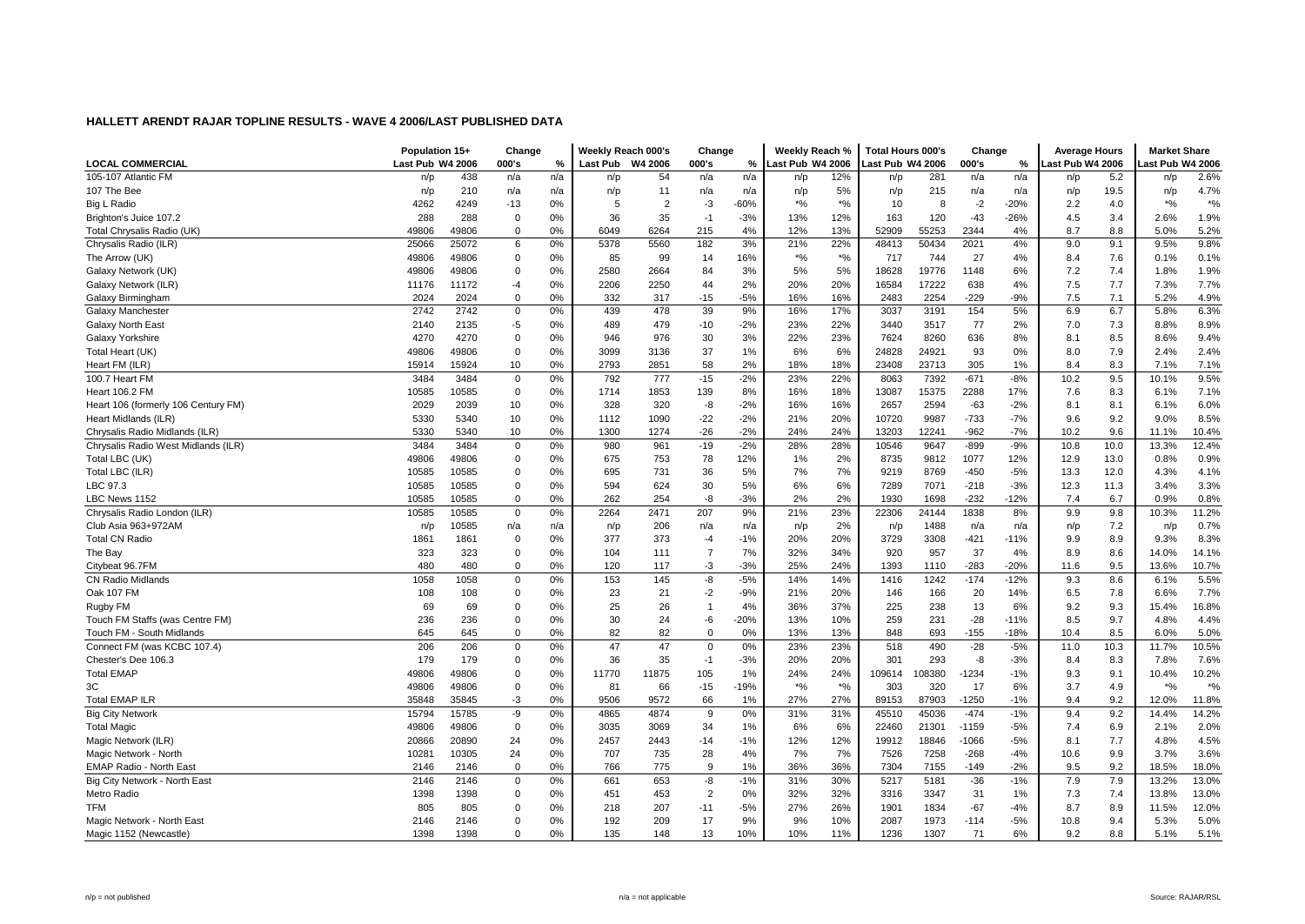| Last Pub W4 2006<br><b>LOCAL COMMERCIAL</b><br>Last Pub W4 2006<br>000's<br>%<br>Last Pub<br>W4 2006<br>000's<br>%<br>ast Pub W4 2006<br>000's<br>ast Pub W4 2006<br>ast Pub W4 2006<br>%<br>0%<br>7%<br>$-186$<br>$-22%$<br>Magic 1170 (Teesside)<br>805<br>805<br>62<br>8%<br>852<br>666<br>10.7<br>5.2%<br>$\mathbf 0$<br>58<br>$\overline{4}$<br>7%<br>14.7<br>1398<br>1398<br>$\mathbf 0$<br>0%<br>533<br>17<br>37%<br>38%<br>4551<br>4655<br>Metro Radio/Magic 1152<br>516<br>3%<br>104<br>2%<br>8.8<br>8.7<br>19.0%<br>805<br>805<br>0%<br>260<br>250<br>$-4%$<br>32%<br>31%<br>2752<br>2500<br>$-252$<br>$-9%$<br>10.0<br>16.7%<br>TFM/Magic 1170<br>$\Omega$<br>$-10$<br>10.6<br>4972<br>4972<br>$\mathbf 0$<br>0%<br>1481<br>1492<br>1%<br>30%<br>30%<br>14766<br>14511<br>$-255$<br>$-2%$<br>10.0<br>9.7<br>15.1%<br><b>EMAP Radio - North West</b><br>11<br>0%<br>28%<br>4866<br>-9<br>1357<br>1338<br>$-19$<br>$-1%$<br>28%<br>11897<br>$-394$<br>$-3%$<br>9.1<br>8.9<br>Big City Network - North West<br>4857<br>12291<br>12.8%<br>1781<br>1772<br>-9<br>$-1%$<br>527<br>507<br>$-20$<br>$-4%$<br>30%<br>29%<br>5180<br>5402<br>222<br>4%<br>9.8<br>10.7<br>13.6%<br>Radio City 96.7<br>2327<br>537<br>24%<br>3560<br>$-551$<br>Key 103 (Manchester)<br>2327<br>$\mathbf 0$<br>0%<br>558<br>21<br>4%<br>23%<br>4111<br>$-13%$<br>7.7<br>6.4<br>9.5%<br>331<br>23%<br>2935<br>$-65$<br>$-2%$<br>9.7<br>11.2%<br>97.4 Rock FM<br>1345<br>1345<br>$\mathbf 0$<br>0%<br>303<br>$-28$<br>$-8%$<br>25%<br>3000<br>9.1<br>237<br>4939<br>4963<br>24<br>0%<br>258<br>21<br>9%<br>5%<br>5%<br>2475<br>2614<br>139<br>6%<br>10.5<br>10.1<br>2.5%<br>Magic Network - North West<br>$\overline{7}$<br>1781<br>1772<br>-9<br>$-1%$<br>101<br>108<br>7%<br>6%<br>6%<br>1048<br>1083<br>35<br>3%<br>10.4<br>10.0<br>2.7%<br>Magic 1548 (Liverpool)<br>2327<br>0%<br>98<br>15<br>4%<br>4%<br>128<br>15%<br>10.2<br>Magic 1152 (Manchester)<br>2327<br>$\mathbf 0$<br>83<br>18%<br>871<br>999<br>10.6<br>2.0%<br>52<br>$-2%$<br>5%<br>5%<br>$-22$<br>$-4%$<br>10.3<br>Magic 999 (Preston)<br>1084<br>1117<br>33<br>3%<br>53<br>$-1$<br>555<br>533<br>2.6%<br>10.5<br>2327<br>2327<br>$\mathbf 0$<br>592<br>627<br>35<br>6%<br>25%<br>27%<br>4982<br>4558<br>$-424$<br>$-9%$<br>7.3<br>11.5%<br>Key 103/Magic 1152 (Manchester)<br>0%<br>8.4 | <b>Market Share</b> |
|------------------------------------------------------------------------------------------------------------------------------------------------------------------------------------------------------------------------------------------------------------------------------------------------------------------------------------------------------------------------------------------------------------------------------------------------------------------------------------------------------------------------------------------------------------------------------------------------------------------------------------------------------------------------------------------------------------------------------------------------------------------------------------------------------------------------------------------------------------------------------------------------------------------------------------------------------------------------------------------------------------------------------------------------------------------------------------------------------------------------------------------------------------------------------------------------------------------------------------------------------------------------------------------------------------------------------------------------------------------------------------------------------------------------------------------------------------------------------------------------------------------------------------------------------------------------------------------------------------------------------------------------------------------------------------------------------------------------------------------------------------------------------------------------------------------------------------------------------------------------------------------------------------------------------------------------------------------------------------------------------------------------------------------------------------------------------------------------------------------------------------------------------------------------------------------------------------------------------------------------------------------------------------------------------------------------------------------|---------------------|
|                                                                                                                                                                                                                                                                                                                                                                                                                                                                                                                                                                                                                                                                                                                                                                                                                                                                                                                                                                                                                                                                                                                                                                                                                                                                                                                                                                                                                                                                                                                                                                                                                                                                                                                                                                                                                                                                                                                                                                                                                                                                                                                                                                                                                                                                                                                                          |                     |
|                                                                                                                                                                                                                                                                                                                                                                                                                                                                                                                                                                                                                                                                                                                                                                                                                                                                                                                                                                                                                                                                                                                                                                                                                                                                                                                                                                                                                                                                                                                                                                                                                                                                                                                                                                                                                                                                                                                                                                                                                                                                                                                                                                                                                                                                                                                                          | 4.4%                |
|                                                                                                                                                                                                                                                                                                                                                                                                                                                                                                                                                                                                                                                                                                                                                                                                                                                                                                                                                                                                                                                                                                                                                                                                                                                                                                                                                                                                                                                                                                                                                                                                                                                                                                                                                                                                                                                                                                                                                                                                                                                                                                                                                                                                                                                                                                                                          | 18.1%               |
|                                                                                                                                                                                                                                                                                                                                                                                                                                                                                                                                                                                                                                                                                                                                                                                                                                                                                                                                                                                                                                                                                                                                                                                                                                                                                                                                                                                                                                                                                                                                                                                                                                                                                                                                                                                                                                                                                                                                                                                                                                                                                                                                                                                                                                                                                                                                          | 16.4%               |
|                                                                                                                                                                                                                                                                                                                                                                                                                                                                                                                                                                                                                                                                                                                                                                                                                                                                                                                                                                                                                                                                                                                                                                                                                                                                                                                                                                                                                                                                                                                                                                                                                                                                                                                                                                                                                                                                                                                                                                                                                                                                                                                                                                                                                                                                                                                                          | 14.8%               |
|                                                                                                                                                                                                                                                                                                                                                                                                                                                                                                                                                                                                                                                                                                                                                                                                                                                                                                                                                                                                                                                                                                                                                                                                                                                                                                                                                                                                                                                                                                                                                                                                                                                                                                                                                                                                                                                                                                                                                                                                                                                                                                                                                                                                                                                                                                                                          | 12.4%               |
|                                                                                                                                                                                                                                                                                                                                                                                                                                                                                                                                                                                                                                                                                                                                                                                                                                                                                                                                                                                                                                                                                                                                                                                                                                                                                                                                                                                                                                                                                                                                                                                                                                                                                                                                                                                                                                                                                                                                                                                                                                                                                                                                                                                                                                                                                                                                          | 14.0%               |
|                                                                                                                                                                                                                                                                                                                                                                                                                                                                                                                                                                                                                                                                                                                                                                                                                                                                                                                                                                                                                                                                                                                                                                                                                                                                                                                                                                                                                                                                                                                                                                                                                                                                                                                                                                                                                                                                                                                                                                                                                                                                                                                                                                                                                                                                                                                                          | 8.4%                |
|                                                                                                                                                                                                                                                                                                                                                                                                                                                                                                                                                                                                                                                                                                                                                                                                                                                                                                                                                                                                                                                                                                                                                                                                                                                                                                                                                                                                                                                                                                                                                                                                                                                                                                                                                                                                                                                                                                                                                                                                                                                                                                                                                                                                                                                                                                                                          | 10.7%               |
|                                                                                                                                                                                                                                                                                                                                                                                                                                                                                                                                                                                                                                                                                                                                                                                                                                                                                                                                                                                                                                                                                                                                                                                                                                                                                                                                                                                                                                                                                                                                                                                                                                                                                                                                                                                                                                                                                                                                                                                                                                                                                                                                                                                                                                                                                                                                          | 2.7%                |
|                                                                                                                                                                                                                                                                                                                                                                                                                                                                                                                                                                                                                                                                                                                                                                                                                                                                                                                                                                                                                                                                                                                                                                                                                                                                                                                                                                                                                                                                                                                                                                                                                                                                                                                                                                                                                                                                                                                                                                                                                                                                                                                                                                                                                                                                                                                                          | 2.8%                |
|                                                                                                                                                                                                                                                                                                                                                                                                                                                                                                                                                                                                                                                                                                                                                                                                                                                                                                                                                                                                                                                                                                                                                                                                                                                                                                                                                                                                                                                                                                                                                                                                                                                                                                                                                                                                                                                                                                                                                                                                                                                                                                                                                                                                                                                                                                                                          | 2.4%                |
|                                                                                                                                                                                                                                                                                                                                                                                                                                                                                                                                                                                                                                                                                                                                                                                                                                                                                                                                                                                                                                                                                                                                                                                                                                                                                                                                                                                                                                                                                                                                                                                                                                                                                                                                                                                                                                                                                                                                                                                                                                                                                                                                                                                                                                                                                                                                          | 2.4%                |
|                                                                                                                                                                                                                                                                                                                                                                                                                                                                                                                                                                                                                                                                                                                                                                                                                                                                                                                                                                                                                                                                                                                                                                                                                                                                                                                                                                                                                                                                                                                                                                                                                                                                                                                                                                                                                                                                                                                                                                                                                                                                                                                                                                                                                                                                                                                                          | 10.8%               |
| 1781<br>565<br>553<br>$-2%$<br>32%<br>31%<br>6229<br>6485<br>256<br>4%<br>11.7<br>16.3%<br>Radio City 96.7/Magic 1548<br>1772<br>-9<br>$-1%$<br>$-12$<br>11.0                                                                                                                                                                                                                                                                                                                                                                                                                                                                                                                                                                                                                                                                                                                                                                                                                                                                                                                                                                                                                                                                                                                                                                                                                                                                                                                                                                                                                                                                                                                                                                                                                                                                                                                                                                                                                                                                                                                                                                                                                                                                                                                                                                            | 16.8%               |
| 364<br>344<br>$-20$<br>$-5%$<br>25%<br>24%<br>3555<br>3468<br>$-87$<br>$-2%$<br>9.8<br>10.1<br>12.4%<br>97.4 Rock FM/Magic 999<br>1451<br>1460<br>9<br>1%                                                                                                                                                                                                                                                                                                                                                                                                                                                                                                                                                                                                                                                                                                                                                                                                                                                                                                                                                                                                                                                                                                                                                                                                                                                                                                                                                                                                                                                                                                                                                                                                                                                                                                                                                                                                                                                                                                                                                                                                                                                                                                                                                                                | 11.7%               |
| $-226$<br>EMAP Radio - Yorkshire<br>$\mathbf 0$<br>0%<br>979<br>1003<br>24<br>2%<br>31%<br>9735<br>9509<br>$-2%$<br>9.5<br>14.7%<br>3196<br>3196<br>31%<br>9.9                                                                                                                                                                                                                                                                                                                                                                                                                                                                                                                                                                                                                                                                                                                                                                                                                                                                                                                                                                                                                                                                                                                                                                                                                                                                                                                                                                                                                                                                                                                                                                                                                                                                                                                                                                                                                                                                                                                                                                                                                                                                                                                                                                           | 14.4%               |
| 807<br>26%<br>6771<br>6839<br>68<br>8.2<br>10.2%<br>3196<br>3196<br>$\mathbf 0$<br>0%<br>838<br>31<br>4%<br>25%<br>1%<br>Big City Network - Yorkshire<br>8.4                                                                                                                                                                                                                                                                                                                                                                                                                                                                                                                                                                                                                                                                                                                                                                                                                                                                                                                                                                                                                                                                                                                                                                                                                                                                                                                                                                                                                                                                                                                                                                                                                                                                                                                                                                                                                                                                                                                                                                                                                                                                                                                                                                             | 10.4%               |
| 180<br>$-5%$<br>$-7%$<br>8.1<br>96.3 Radio Aire<br>952<br>952<br>$\mathbf 0$<br>0%<br>171<br>-9<br>19%<br>18%<br>1508<br>1395<br>$-113$<br>8.2%<br>8.4                                                                                                                                                                                                                                                                                                                                                                                                                                                                                                                                                                                                                                                                                                                                                                                                                                                                                                                                                                                                                                                                                                                                                                                                                                                                                                                                                                                                                                                                                                                                                                                                                                                                                                                                                                                                                                                                                                                                                                                                                                                                                                                                                                                   | 7.6%                |
| 7.9<br>$\mathbf 0$<br>0%<br>383<br>380<br>$-3$<br>$-1%$<br>29%<br>3014<br>$-119$<br>$-4%$<br>Hallam FM<br>1291<br>1291<br>30%<br>3133<br>8.2<br>12.0%                                                                                                                                                                                                                                                                                                                                                                                                                                                                                                                                                                                                                                                                                                                                                                                                                                                                                                                                                                                                                                                                                                                                                                                                                                                                                                                                                                                                                                                                                                                                                                                                                                                                                                                                                                                                                                                                                                                                                                                                                                                                                                                                                                                    | 11.5%               |
| 26%<br>96.9 Vikina FM<br>1123<br>0%<br>248<br>290<br>42<br>17%<br>22%<br>300<br>14%<br>8.6<br>8.4<br>1123<br>$\Omega$<br>2130<br>2430<br>8.5%                                                                                                                                                                                                                                                                                                                                                                                                                                                                                                                                                                                                                                                                                                                                                                                                                                                                                                                                                                                                                                                                                                                                                                                                                                                                                                                                                                                                                                                                                                                                                                                                                                                                                                                                                                                                                                                                                                                                                                                                                                                                                                                                                                                            | 9.9%                |
| Magic Network - Yorkshire<br>3196<br>3196<br>$\Omega$<br>0%<br>278<br>268<br>$-10$<br>$-4%$<br>9%<br>8%<br>2964<br>2670<br>$-294$<br>$-10%$<br>10.7<br>10.0<br>4.5%                                                                                                                                                                                                                                                                                                                                                                                                                                                                                                                                                                                                                                                                                                                                                                                                                                                                                                                                                                                                                                                                                                                                                                                                                                                                                                                                                                                                                                                                                                                                                                                                                                                                                                                                                                                                                                                                                                                                                                                                                                                                                                                                                                      | 4.0%                |
| 952<br>952<br>$\mathbf 0$<br>0%<br>136<br>132<br>$-4$<br>$-3%$<br>14%<br>14%<br>1485<br>1384<br>$-101$<br>$-7%$<br>10.9<br>10.5<br>8.1%<br>Magic 828 (Leeds)                                                                                                                                                                                                                                                                                                                                                                                                                                                                                                                                                                                                                                                                                                                                                                                                                                                                                                                                                                                                                                                                                                                                                                                                                                                                                                                                                                                                                                                                                                                                                                                                                                                                                                                                                                                                                                                                                                                                                                                                                                                                                                                                                                             | 7.5%                |
| 1291<br>$\mathbf 0$<br>67<br>6%<br>5%<br>559<br>59<br>12%<br>Magic AM (Sheffield)<br>1291<br>0%<br>63<br>$\overline{4}$<br>5%<br>500<br>7.9<br>8.4<br>1.9%                                                                                                                                                                                                                                                                                                                                                                                                                                                                                                                                                                                                                                                                                                                                                                                                                                                                                                                                                                                                                                                                                                                                                                                                                                                                                                                                                                                                                                                                                                                                                                                                                                                                                                                                                                                                                                                                                                                                                                                                                                                                                                                                                                               | 2.1%                |
| 1123<br>1123<br>0%<br>79<br>69<br>$-13%$<br>6%<br>978<br>727<br>$-251$<br>$-26%$<br>12.4<br>10.5<br>3.9%<br>Magic 1161 (Hull)<br>$\mathbf 0$<br>7%<br>$-10$                                                                                                                                                                                                                                                                                                                                                                                                                                                                                                                                                                                                                                                                                                                                                                                                                                                                                                                                                                                                                                                                                                                                                                                                                                                                                                                                                                                                                                                                                                                                                                                                                                                                                                                                                                                                                                                                                                                                                                                                                                                                                                                                                                              | 3.0%                |
| 952<br>0%<br>284<br>270<br>$-5%$<br>30%<br>28%<br>2779<br>96.3 Radio Aire/Magic 828<br>952<br>$\mathbf 0$<br>$-14$<br>2994<br>$-215$<br>$-7%$<br>10.5<br>10.3<br>16.3%                                                                                                                                                                                                                                                                                                                                                                                                                                                                                                                                                                                                                                                                                                                                                                                                                                                                                                                                                                                                                                                                                                                                                                                                                                                                                                                                                                                                                                                                                                                                                                                                                                                                                                                                                                                                                                                                                                                                                                                                                                                                                                                                                                   | 15.2%               |
| $\overline{2}$<br>Hallam FM/Magic AM<br>1291<br>1291<br>$\mathbf 0$<br>0%<br>413<br>415<br>0%<br>32%<br>32%<br>3634<br>3573<br>$-61$<br>$-2%$<br>8.6<br>8.8<br>13.9%                                                                                                                                                                                                                                                                                                                                                                                                                                                                                                                                                                                                                                                                                                                                                                                                                                                                                                                                                                                                                                                                                                                                                                                                                                                                                                                                                                                                                                                                                                                                                                                                                                                                                                                                                                                                                                                                                                                                                                                                                                                                                                                                                                     | 13.6%               |
| 96.9 Viking FM/Magic 1161<br>1123<br>1123<br>$\Omega$<br>0%<br>288<br>322<br>34<br>12%<br>26%<br>29%<br>3157<br>49<br>2%<br>9.8<br>3108<br>10.8<br>12.4%                                                                                                                                                                                                                                                                                                                                                                                                                                                                                                                                                                                                                                                                                                                                                                                                                                                                                                                                                                                                                                                                                                                                                                                                                                                                                                                                                                                                                                                                                                                                                                                                                                                                                                                                                                                                                                                                                                                                                                                                                                                                                                                                                                                 | 12.9%               |
| 3%<br><b>Total Kerrang!</b><br>49806<br>49806<br>$\mathbf 0$<br>0%<br>1349<br>1366<br>17<br>1%<br>3%<br>6628<br>7583<br>955<br>14%<br>5.6<br>0.6%<br>4.9                                                                                                                                                                                                                                                                                                                                                                                                                                                                                                                                                                                                                                                                                                                                                                                                                                                                                                                                                                                                                                                                                                                                                                                                                                                                                                                                                                                                                                                                                                                                                                                                                                                                                                                                                                                                                                                                                                                                                                                                                                                                                                                                                                                 | 0.7%                |
| $\overline{7}$<br>3301<br>528<br>3484<br>3491<br>$\overline{7}$<br>0%<br>398<br>405<br>2%<br>11%<br>12%<br>2773<br>19%<br>7.0<br>8.1<br>3.4%<br>Kerrang! 105.2                                                                                                                                                                                                                                                                                                                                                                                                                                                                                                                                                                                                                                                                                                                                                                                                                                                                                                                                                                                                                                                                                                                                                                                                                                                                                                                                                                                                                                                                                                                                                                                                                                                                                                                                                                                                                                                                                                                                                                                                                                                                                                                                                                           | 4.4%                |
| 0%<br>300<br>12%<br>27%<br>772<br>7.2<br>EMAP Radio London (Magic 105.4/Kiss 100)<br>10585<br>10585<br>$\Omega$<br>2543<br>2843<br>24%<br>19589<br>20361<br>4%<br>7.7<br>9.1%                                                                                                                                                                                                                                                                                                                                                                                                                                                                                                                                                                                                                                                                                                                                                                                                                                                                                                                                                                                                                                                                                                                                                                                                                                                                                                                                                                                                                                                                                                                                                                                                                                                                                                                                                                                                                                                                                                                                                                                                                                                                                                                                                            | 9.4%                |
| 0%<br>121<br>9%<br>14%<br>3%<br>5.8<br>Kiss 100 FM<br>10585<br>10585<br>$\mathbf 0$<br>1324<br>1445<br>13%<br>8168<br>8417<br>249<br>6.2<br>3.8%                                                                                                                                                                                                                                                                                                                                                                                                                                                                                                                                                                                                                                                                                                                                                                                                                                                                                                                                                                                                                                                                                                                                                                                                                                                                                                                                                                                                                                                                                                                                                                                                                                                                                                                                                                                                                                                                                                                                                                                                                                                                                                                                                                                         | 3.9%                |
| 0%<br>1636<br>17%<br>11422<br>522<br>6.7<br>5.3%<br>Magic 105.4<br>10585<br>10585<br>$\mathbf 0$<br>1792<br>156<br>10%<br>15%<br>11944<br>5%<br>7.0                                                                                                                                                                                                                                                                                                                                                                                                                                                                                                                                                                                                                                                                                                                                                                                                                                                                                                                                                                                                                                                                                                                                                                                                                                                                                                                                                                                                                                                                                                                                                                                                                                                                                                                                                                                                                                                                                                                                                                                                                                                                                                                                                                                      | 5.5%                |
| 5.7<br>$\mathbf 0$<br>0%<br>2922<br>1%<br>6%<br>16722<br>450<br>3%<br><b>Total Kiss Network</b><br>49806<br>49806<br>2888<br>34<br>6%<br>16272<br>5.6<br>1.5%                                                                                                                                                                                                                                                                                                                                                                                                                                                                                                                                                                                                                                                                                                                                                                                                                                                                                                                                                                                                                                                                                                                                                                                                                                                                                                                                                                                                                                                                                                                                                                                                                                                                                                                                                                                                                                                                                                                                                                                                                                                                                                                                                                            | 1.6%                |
| 299<br>289<br>$-3%$<br>15%<br>2369<br>138<br>8.2<br>1879<br>1879<br>$\mathbf 0$<br>0%<br>$-10$<br>16%<br>2231<br>6%<br>7.5<br>5.2%<br>Kiss East                                                                                                                                                                                                                                                                                                                                                                                                                                                                                                                                                                                                                                                                                                                                                                                                                                                                                                                                                                                                                                                                                                                                                                                                                                                                                                                                                                                                                                                                                                                                                                                                                                                                                                                                                                                                                                                                                                                                                                                                                                                                                                                                                                                          | 5.4%                |
| 12%<br><b>Kiss West</b><br>2187<br>2187<br>$\mathbf 0$<br>0%<br>241<br>254<br>13<br>5%<br>11%<br>1613<br>1921<br>308<br>19%<br>6.7<br>7.6<br>3.3%                                                                                                                                                                                                                                                                                                                                                                                                                                                                                                                                                                                                                                                                                                                                                                                                                                                                                                                                                                                                                                                                                                                                                                                                                                                                                                                                                                                                                                                                                                                                                                                                                                                                                                                                                                                                                                                                                                                                                                                                                                                                                                                                                                                        | 3.9%                |
| 0%<br>1777<br>1741<br>$-36$<br>$-2%$<br>42%<br>41%<br>20471<br>$-725$<br>$-3%$<br>11.8<br><b>EMAP Total Scotland</b><br>4235<br>4235<br>$\mathbf 0$<br>21196<br>11.9<br>24.5%                                                                                                                                                                                                                                                                                                                                                                                                                                                                                                                                                                                                                                                                                                                                                                                                                                                                                                                                                                                                                                                                                                                                                                                                                                                                                                                                                                                                                                                                                                                                                                                                                                                                                                                                                                                                                                                                                                                                                                                                                                                                                                                                                            | 23.5%               |
| <b>EMAP Central Scotland</b><br>37%<br>12399<br>22.4%<br>2786<br>2786<br>$\mathbf 0$<br>0%<br>1057<br>1031<br>$-26$<br>$-2%$<br>38%<br>12894<br>$-495$<br>$-4%$<br>12.2<br>12.0                                                                                                                                                                                                                                                                                                                                                                                                                                                                                                                                                                                                                                                                                                                                                                                                                                                                                                                                                                                                                                                                                                                                                                                                                                                                                                                                                                                                                                                                                                                                                                                                                                                                                                                                                                                                                                                                                                                                                                                                                                                                                                                                                          | 21.5%               |
| 39%<br>1826<br>1826<br>0%<br>685<br>705<br>20<br>3%<br>37%<br>8470<br>8755<br>285<br>3%<br>12.4<br>12.4<br>23.5%<br><b>Total Radio Clyde</b><br>$\Omega$                                                                                                                                                                                                                                                                                                                                                                                                                                                                                                                                                                                                                                                                                                                                                                                                                                                                                                                                                                                                                                                                                                                                                                                                                                                                                                                                                                                                                                                                                                                                                                                                                                                                                                                                                                                                                                                                                                                                                                                                                                                                                                                                                                                 | 23.6%               |
| 1826<br>1826<br>$\mathbf 0$<br>0%<br>566<br>595<br>29<br>5%<br>31%<br>33%<br>5840<br>6202<br>362<br>6%<br>10.3<br>10.4<br>16.2%<br>Clyde 1 FM                                                                                                                                                                                                                                                                                                                                                                                                                                                                                                                                                                                                                                                                                                                                                                                                                                                                                                                                                                                                                                                                                                                                                                                                                                                                                                                                                                                                                                                                                                                                                                                                                                                                                                                                                                                                                                                                                                                                                                                                                                                                                                                                                                                            | 16.7%               |
| 8<br>3%<br>1826<br>1826<br>$\mathbf 0$<br>0%<br>274<br>282<br>15%<br>15%<br>2630<br>2552<br>$-78$<br>$-3%$<br>9.6<br>9.0<br>7.3%<br>Clyde 2                                                                                                                                                                                                                                                                                                                                                                                                                                                                                                                                                                                                                                                                                                                                                                                                                                                                                                                                                                                                                                                                                                                                                                                                                                                                                                                                                                                                                                                                                                                                                                                                                                                                                                                                                                                                                                                                                                                                                                                                                                                                                                                                                                                              | 6.9%                |
| 0%<br>376<br>$-13%$<br>31%<br>3644<br>$-780$<br>$-18%$<br><b>Total Radio Forth</b><br>1062<br>1062<br>$\mathbf 0$<br>328<br>$-48$<br>35%<br>4424<br>11.8<br>11.1<br>18.6%                                                                                                                                                                                                                                                                                                                                                                                                                                                                                                                                                                                                                                                                                                                                                                                                                                                                                                                                                                                                                                                                                                                                                                                                                                                                                                                                                                                                                                                                                                                                                                                                                                                                                                                                                                                                                                                                                                                                                                                                                                                                                                                                                                | 16.0%               |
| ForthOne<br>1062<br>1062<br>$\mathbf 0$<br>327<br>$-12%$<br>27%<br>2903<br>$-455$<br>$-14%$<br>10.0<br>14.1%<br>0%<br>289<br>$-38$<br>31%<br>3358<br>10.3                                                                                                                                                                                                                                                                                                                                                                                                                                                                                                                                                                                                                                                                                                                                                                                                                                                                                                                                                                                                                                                                                                                                                                                                                                                                                                                                                                                                                                                                                                                                                                                                                                                                                                                                                                                                                                                                                                                                                                                                                                                                                                                                                                                | 12.8%               |
| 1062<br>120<br>$-16%$<br>10%<br>1066<br>741<br>$-325$<br>$-30%$<br>7.3<br>Forth <sub>2</sub><br>1062<br>$\mathbf 0$<br>0%<br>101<br>$-19$<br>11%<br>8.9<br>4.5%                                                                                                                                                                                                                                                                                                                                                                                                                                                                                                                                                                                                                                                                                                                                                                                                                                                                                                                                                                                                                                                                                                                                                                                                                                                                                                                                                                                                                                                                                                                                                                                                                                                                                                                                                                                                                                                                                                                                                                                                                                                                                                                                                                          | 3.3%                |
| C.F.M.Radio<br>239<br>$\mathbf 0$<br>0%<br>101<br>96<br>42%<br>40%<br>946<br>9.8<br>239<br>$-5$<br>$-5%$<br>946<br>$\Omega$<br>0%<br>9.4<br>18.5%                                                                                                                                                                                                                                                                                                                                                                                                                                                                                                                                                                                                                                                                                                                                                                                                                                                                                                                                                                                                                                                                                                                                                                                                                                                                                                                                                                                                                                                                                                                                                                                                                                                                                                                                                                                                                                                                                                                                                                                                                                                                                                                                                                                        | 18.3%               |
| 0%<br>$-4%$<br>43%<br>25.2%<br>245<br>245<br>$\mathbf 0$<br>109<br>105<br>$-4$<br>45%<br>1247<br>1152<br>$-95$<br>$-8%$<br>10.9<br>Moray Firth Radio<br>11.4                                                                                                                                                                                                                                                                                                                                                                                                                                                                                                                                                                                                                                                                                                                                                                                                                                                                                                                                                                                                                                                                                                                                                                                                                                                                                                                                                                                                                                                                                                                                                                                                                                                                                                                                                                                                                                                                                                                                                                                                                                                                                                                                                                             | 23.5%               |
| 298<br>0%<br>150<br>150<br>$\mathbf 0$<br>0%<br>50%<br>$-5%$<br>10.7<br><b>Total Northsound Radio</b><br>298<br>$\mathbf 0$<br>50%<br>1689<br>1600<br>$-89$<br>11.3<br>27.0%                                                                                                                                                                                                                                                                                                                                                                                                                                                                                                                                                                                                                                                                                                                                                                                                                                                                                                                                                                                                                                                                                                                                                                                                                                                                                                                                                                                                                                                                                                                                                                                                                                                                                                                                                                                                                                                                                                                                                                                                                                                                                                                                                             | 25.8%               |
| 9.3<br>298<br>298<br>$\mathbf 0$<br>0%<br>126<br>123<br>-3<br>$-2%$<br>42%<br>41%<br>1186<br>1142<br>$-44$<br>$-4%$<br>9.4<br>19.0%<br>Northsound One                                                                                                                                                                                                                                                                                                                                                                                                                                                                                                                                                                                                                                                                                                                                                                                                                                                                                                                                                                                                                                                                                                                                                                                                                                                                                                                                                                                                                                                                                                                                                                                                                                                                                                                                                                                                                                                                                                                                                                                                                                                                                                                                                                                    | 18.4%               |
| 298<br>55<br>54<br>$-2%$<br>18%<br>458<br>$-9%$<br>8.5<br>298<br>$\mathbf 0$<br>0%<br>$-1$<br>18%<br>503<br>$-45$<br>8.1%<br>Northsound Two<br>9.2                                                                                                                                                                                                                                                                                                                                                                                                                                                                                                                                                                                                                                                                                                                                                                                                                                                                                                                                                                                                                                                                                                                                                                                                                                                                                                                                                                                                                                                                                                                                                                                                                                                                                                                                                                                                                                                                                                                                                                                                                                                                                                                                                                                       | 7.4%                |
| 104<br>104<br>$\Omega$<br>0%<br>60<br>$-2%$<br>58%<br>895<br>873<br>$-22$<br>$-2%$<br>14.5<br>Radio Borders<br>61<br>$-1$<br>59%<br>39.6%<br>14.6                                                                                                                                                                                                                                                                                                                                                                                                                                                                                                                                                                                                                                                                                                                                                                                                                                                                                                                                                                                                                                                                                                                                                                                                                                                                                                                                                                                                                                                                                                                                                                                                                                                                                                                                                                                                                                                                                                                                                                                                                                                                                                                                                                                        |                     |
| 361<br>361<br>$\Omega$<br>0%<br>149<br>155<br>6<br>4%<br>41%<br>43%<br>2113<br>2043<br>$-70$<br>$-3%$<br>14.2<br>13.2<br>29.3%<br>28.6%<br><b>Total Radio Tay</b>                                                                                                                                                                                                                                                                                                                                                                                                                                                                                                                                                                                                                                                                                                                                                                                                                                                                                                                                                                                                                                                                                                                                                                                                                                                                                                                                                                                                                                                                                                                                                                                                                                                                                                                                                                                                                                                                                                                                                                                                                                                                                                                                                                        | 38.2%               |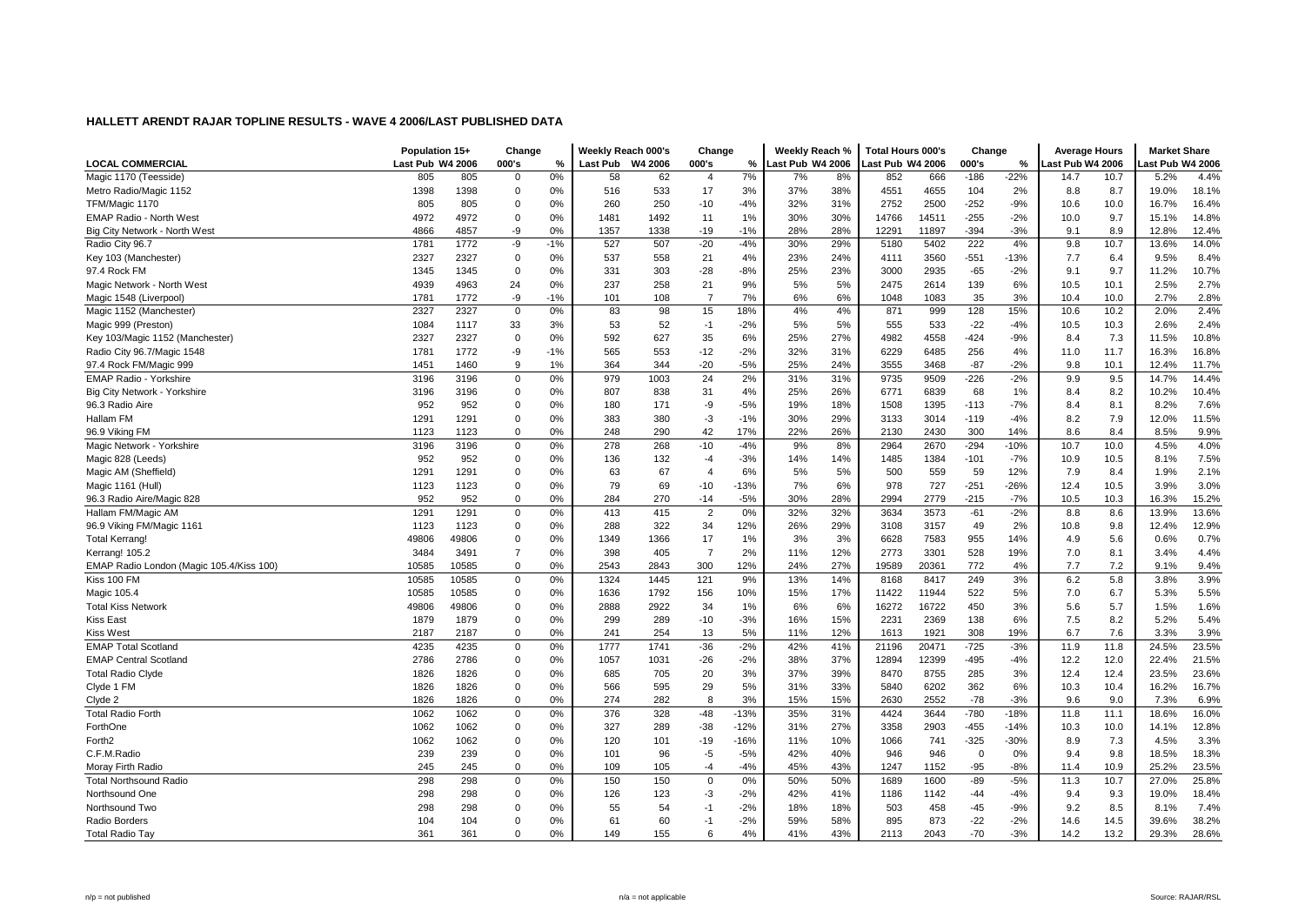|                                      | Population 15+   |       | Change         |        | Weekly Reach 000's |         | Change         |        | Weekly Reach %              |               | <b>Total Hours 000's</b> |        | Change         |        | <b>Average Hours</b> |      | <b>Market Share</b> |                                               |
|--------------------------------------|------------------|-------|----------------|--------|--------------------|---------|----------------|--------|-----------------------------|---------------|--------------------------|--------|----------------|--------|----------------------|------|---------------------|-----------------------------------------------|
| <b>LOCAL COMMERCIAL</b>              | Last Pub W4 2006 |       | 000's          | ℅      | Last Pub           | W4 2006 | 000's          | %      | Last Pub W4 2006            |               | Last Pub W4 2006         |        | 000's          | %      | ast Pub W4 2006      |      | ast Pub W4 2006     |                                               |
| Tay-FM                               | 361              | 361   | $\mathbf 0$    | 0%     | 105                | 105     | $^{\circ}$     | 0%     | 29%                         | 29%           | 1116                     | 1181   | 65             | 6%     | 10.6                 | 11.2 | 15.5%               | 16.5%                                         |
| Radio Tay-AM                         | 361              | 361   | $\mathbf 0$    | 0%     | 75                 | 76      | $\overline{1}$ | 1%     | 21%                         | 21%           | 997                      | 862    | $-135$         | $-14%$ | 13.2                 | 11.4 | 13.8%               | 12.1%                                         |
| West Sound (inc. West FM)            | 382              | 382   | 0              | 0%     | 168                | 159     | -9             | $-5%$  | 44%                         | 42%           | 1565                     | 1588   | 23             | 1%     | 9.3                  | 10.0 | 24.8%               | 26.2%                                         |
| Downtown Radio (DTR) / Cool FM       | 1351             | 1351  | 0              | $0\%$  | 494                | 522     | 28             | 6%     | 37%                         | 39%           | 5144                     | 5213   | 69             | 1%     | 10.4                 | 10.0 | 18.3%               | 19.0%                                         |
| Cool FM                              | 924              | 924   | 0              | 0%     | 297                | 320     | 23             | 8%     | 32%                         | 35%           | 3118                     | 2957   | $-161$         | $-5%$  | 10.5                 | 9.2  | 15.9%               | 15.3%                                         |
| Downtown Radio (DTR)                 | 1351             | 1351  | 0              | 0%     | 252                | 263     | 11             | 4%     | 19%                         | 20%           | 2026                     | 2256   | 230            | 11%    | 8.0                  | 8.6  | 7.2%                | 8.2%                                          |
| Wave 105 FM                          | 1813             | 1810  | $-3$           | 0%     | 379                | 386     | $\overline{7}$ | 2%     | 21%                         | 21%           | 3577                     | 3715   | 138            | 4%     | 9.4                  | 9.6  | 8.7%                | 9.1%                                          |
| 3FM                                  | 65               | 65    | $\mathbf 0$    | 0%     | 17                 | 17      | $\Omega$       | 0%     | 26%                         | 26%           | 250                      | 223    | $-27$          | $-11%$ | 14.6                 | 13.2 | 15.4%               | 14.1%                                         |
| Total GCap Media UK                  | 49806            | 49806 | $\mathbf 0$    | 0%     | 16366              | 15006   | $-1360$        | $-8%$  | 33%                         | 30%           | 152978                   | 142663 | 10315          | $-7%$  | 9.3                  | 9.5  | 14.5%               | 13.5%                                         |
| GCap Media - National Brands Total   | 49806            | 49806 | 0              | 0%     | 10360              | 9132    | $-1228$        | $-12%$ | 21%                         | 18%           | 84362                    | 73662  | 10700          | $-13%$ | 8.1                  | 8.1  | 8.0%                | 7.0%                                          |
| Classic FM                           | 49806            | 49806 | 0              | 0%     | 5898               | 5757    | $-141$         | $-2%$  | 12%                         | 12%           | 44524                    | 44503  | $-21$          | $0\%$  | 7.5                  | 7.7  | 4.2%                | 4.2%                                          |
| <b>Capital Disney</b>                | 49806            | 49806 | 0              | 0%     | 69                 | 52      | $-17$          | $-25%$ | $*9/6$                      | $*$ %         | 214                      | 261    | 47             | 22%    | 3.1                  | 5.1  | $*9/6$              | $*9/6$                                        |
| <b>Capital Life</b>                  | 49806            | 49806 | 0              | 0%     | 79                 | 77      | $-2$           | $-3%$  | $*9/6$                      | $*$ %         | 321                      | 359    | 38             | 12%    | 4.1                  | 4.7  | $*$ %               | $*$ %                                         |
| Chill                                | 49806            | 49806 | 0              | 0%     | 124                | 134     | 10             | 8%     | $\boldsymbol{^{*0}}\!/\!_0$ | $*$ %         | 573                      | 720    | 147            | 26%    | 4.6                  | 5.4  | 0.1%                | 0.1%                                          |
| Core                                 | 49806            | 49806 | $\mathbf 0$    | 0%     | 128                | 98      | $-30$          | $-23%$ | $*9/6$                      | $*$ %         | 343                      | 271    | $-72$          | $-21%$ | 2.7                  | 2.8  | $^{\star}{}\%$      | $\boldsymbol{^{*0}}\!\mathstrut_{\mathbf{0}}$ |
| Fun Radio                            | 49806            | 49806 | 0              | 0%     | 45                 | 37      | -8             | $-18%$ | $^{\ast}$ %                 | $\frac{1}{2}$ | 343                      | 149    | $-194$         | $-57%$ | 7.6                  | 4.0  | $*9/6$              | $\boldsymbol{*}$ %                            |
| <b>Planet Rock</b>                   | 49806            | 49806 | 0              | 0%     | 422                | 424     | $\overline{2}$ | 0%     | 1%                          | 1%            | 3034                     | 2363   | $-671$         | $-22%$ | 7.2                  | 5.6  | 0.3%                | 0.2%                                          |
| Total Choice (UK)                    | 49806            | 49806 | 0              | 0%     | 592                | 685     | 93             | 16%    | 1%                          | 1%            | 5268                     | 6682   | 1414           | 27%    | 8.9                  | 9.8  | 0.5%                | 0.6%                                          |
| GCap Media Gold Networks UK          | 49806            | 49806 | $\mathbf 0$    | 0%     | 1796               | 1830    | 34             | 2%     | 4%                          | 4%            | 14219                    | 14573  | 354            | 2%     | 7.9                  | 8.0  | 1.3%                | 1.4%                                          |
| <b>Total Capital Gold Network UK</b> | 49806            | 49806 | 0              | 0%     | 1173               | 1180    | $\overline{7}$ | 1%     | 2%                          | 2%            | 7658                     | 7493   | $-165$         | $-2%$  | 6.5                  | 6.4  | 0.7%                | 0.7%                                          |
| <b>Total Classic Gold Network UK</b> | 49806            | 49806 | $\mathbf 0$    | 0%     | 690                | 701     | 11             | 2%     | 1%                          | 1%            | 6561                     | 7080   | 519            | 8%     | 9.5                  | 10.1 | 0.6%                | 0.7%                                          |
| GCap Media - Local Brands Total      | 38231            | 34267 | $-3964$        | $-10%$ | 10557              | 9268    | $-1289$        | $-12%$ | 28%                         | 27%           | 98983                    | 90283  | -8700          | $-9%$  | 9.4                  | 9.7  | 12.3%               | 12.3%                                         |
| The One Network                      | 28668            | 28669 | $\overline{1}$ | 0%     | 7429               | 7244    | $-185$         | $-2%$  | 26%                         | 25%           | 65477                    | 65675  | 198            | 0%     | 8.8                  | 9.1  | 10.6%               | 10.5%                                         |
| Beacon FM                            | 1287             | 1287  | 0              | 0%     | 258                | 268     | 10             | 4%     | 20%                         | 21%           | 2095                     | 2277   | 182            | 9%     | 8.1                  | 8.5  | 7.7%                | 8.1%                                          |
| 96.4 BRMB                            | 2029             | 2029  | 0              | 0%     | 483                | 453     | $-30$          | $-6%$  | 24%                         | 22%           | 3740                     | 3354   | $-386$         | -10%   | 7.7                  | 7.4  | 7.7%                | 7.1%                                          |
| The Buzz 97.1 FM                     | 411              | 411   | 0              | 0%     | 52                 | 35      | $-17$          | $-33%$ | 13%                         | 8%            | 211                      | 150    | $-61$          | $-29%$ | 4.1                  | 4.3  | 2.3%                | 1.7%                                          |
| 95.8 Capital Radio                   | 10585            | 10585 | 0              | 0%     | 1461               | 1463    | $\overline{2}$ | 0%     | 14%                         | 14%           | 10049                    | 10120  | 71             | 1%     | 6.9                  | 6.9  | 4.7%                | 4.7%                                          |
| Champion 103 FM                      | 119              | 119   | $\mathbf 0$    | 0%     | 37                 | 40      | 3              | 8%     | 32%                         | 33%           | 465                      | 545    | 80             | 17%    | 12.4                 | 13.8 | 17.1%               | 19.1%                                         |
| 96.9 Chiltern FM (Bedford)           | 325              | 335   | 10             | 3%     | 92                 | 97      | 5              | 5%     | 28%                         | 29%           | 841                      | 992    | 151            | 18%    | 9.2                  | 10.3 | 12.4%               | 13.7%                                         |
| 97.6 Chiltern FM (Dunstable/Luton)   | 682              | 682   | $\mathbf 0$    | 0%     | 165                | 171     | 6              | 4%     | 24%                         | 25%           | 1439                     | 1449   | 10             | 1%     | 8.7                  | 8.5  | 10.4%               | 10.3%                                         |
| <b>Coast 96.3</b>                    | 235              | 235   | 0              | 0%     | 47                 | 47      | $\overline{0}$ | 0%     | 20%                         | 20%           | 399                      | 351    | $-48$          | $-12%$ | 8.4                  | 7.4  | 8.2%                | 7.0%                                          |
| 2CR FM                               | 577              | 577   | 0              | 0%     | 149                | 143     | -6             | $-4%$  | 26%                         | 25%           | 1563                     | 1119   | $-444$         | $-28%$ | 10.5                 | 7.8  | 11.6%               | 8.7%                                          |
| Essex FM (inc. Ten-17 101.7FM)       | 1159             | 1159  | $\mathbf 0$    | 0%     | 282                | 308     | 26             | 9%     | 24%                         | 27%           | 3014                     | 3433   | 419            | 14%    | 10.7                 | 11.1 | 11.3%               | 12.4%                                         |
| <b>FOX FM</b>                        | 575              | 575   | 0              | 0%     | 186                | 174     | $-12$          | $-6%$  | 32%                         | 30%           | 1793                     | 1692   | $-101$         | $-6%$  | 9.7                  | 9.7  | 13.9%               | 13.2%                                         |
| 102.7 Hereward FM                    | 376              | 376   | $\mathbf 0$    | 0%     | 101                | 109     | 8              | 8%     | 27%                         | 29%           | 788                      | 789    | $\overline{1}$ | 0%     | 7.8                  | 7.2  | 9.6%                | 9.2%                                          |
| FM 103 Horizon                       | 227              | 227   | $\mathbf 0$    | 0%     | 63                 | 68      | 5              | 8%     | 28%                         | 30%           | 554                      | 654    | 100            | 18%    | 8.8                  | 9.7  | 11.7%               | 14.0%                                         |
| Gemini FM Total                      | 508              | 508   | 0              | 0%     | 159                | 168     | 9              | 6%     | 31%                         | 33%           | 1895                     | 1882   | $-13$          | $-1%$  | 11.9                 | 11.2 | 16.5%               | 16.6%                                         |
| Gemini East                          | 286              | 286   | 0              | 0%     | 87                 | 88      | $\overline{1}$ | 1%     | 30%                         | 31%           | 1039                     | 938    | $-101$         | $-10%$ | 12.0                 | 10.7 | 15.8%               | 14.7%                                         |
| Gemini West                          | 222              | 222   | 0              | 0%     | 72                 | 80      | 8              | 11%    | 32%                         | 36%           | 856                      | 943    | 87             | 10%    | 11.9                 | 11.8 | 17.5%               | 19.1%                                         |
| <b>GWR FM</b>                        | 1319             | 1319  | $\mathbf 0$    | 0%     | 389                | 368     | $-21$          | $-5%$  | 29%                         | 28%           | 4115                     | 3999   | $-116$         | $-3%$  | 10.6                 | 10.9 | 14.0%               | 13.0%                                         |
| <b>Invicta FM</b>                    | 1140             | 1140  | 0              | 0%     | 375                | 411     | 36             | 10%    | 33%                         | 36%           | 3985                     | 4359   | 374            | 9%     | 10.6                 | 10.6 | 13.6%               | 15.1%                                         |
| Lantern FM 96.2 and 97.3             | 130              | 130   | 0              | 0%     | 53                 | 57      | $\overline{4}$ | 8%     | 41%                         | 44%           | 611                      | 730    | 119            | 19%    | 11.5                 | 12.8 | 18.3%               | 21.3%                                         |
| 105.4 Leicester Sound FM             | 615              | 615   | $\mathbf 0$    | 0%     | 139                | 151     | 12             | 9%     | 23%                         | 25%           | 1049                     | 1183   | 134            | 13%    | 7.5                  | 7.8  | 8.5%                | 9.6%                                          |
| Marcher Sound (formerly MFM 103.4)   | 364              | 364   | $\mathbf 0$    | 0%     | 74                 | 69      | $-5$           | $-7%$  | 20%                         | 19%           | 610                      | 647    | 37             | 6%     | 8.2                  | 9.4  | 8.2%                | 8.6%                                          |
| Mercia FM                            | 664              | 664   | $\mathbf 0$    | 0%     | 168                | 149     | $-19$          | $-11%$ | 25%                         | 22%           | 1383                     | 1147   | $-236$         | $-17%$ | 8.2                  | 7.7  | 10.1%               | 8.5%                                          |
| Mercury FM (Herts)                   | 317              | 317   | 0              | 0%     | 35                 | 34      | $-1$           | $-3%$  | 11%                         | 11%           | 194                      | 225    | 31             | 16%    | 5.6                  | 6.6  | 2.7%                | 3.1%                                          |
| Mercury FM (Surrey & Sussex)         | 418              | 418   | 0              | 0%     | 76                 | 66      | $-10$          | $-13%$ | 18%                         | 16%           | 718                      | 571    | $-147$         | $-20%$ | 9.5                  | 8.7  | 7.8%                | 6.4%                                          |
| Northants 96                         | 494              | 494   | 0              | 0%     | 121                | 125     | $\overline{4}$ | 3%     | 25%                         | 25%           | 963                      | 1120   | 157            | 16%    | 7.9                  | 8.9  | 9.3%                | 10.7%                                         |
| Orchard FM                           | 335              | 335   | 0              | 0%     | 129                | 123     | $-6$           | $-5%$  | 38%                         | 37%           | 1525                     | 1321   | $-204$         | $-13%$ | 11.8                 | 10.7 | 18.0%               | 15.7%                                         |
| 97 FM Plymouth Sound                 | 328              | 328   | $\Omega$       | 0%     | 113                | 100     | $-13$          | $-12%$ | 34%                         | 30%           | 925                      | 917    | -8             | $-1%$  | 8.2                  | 9.2  | 13.4%               | 13.1%                                         |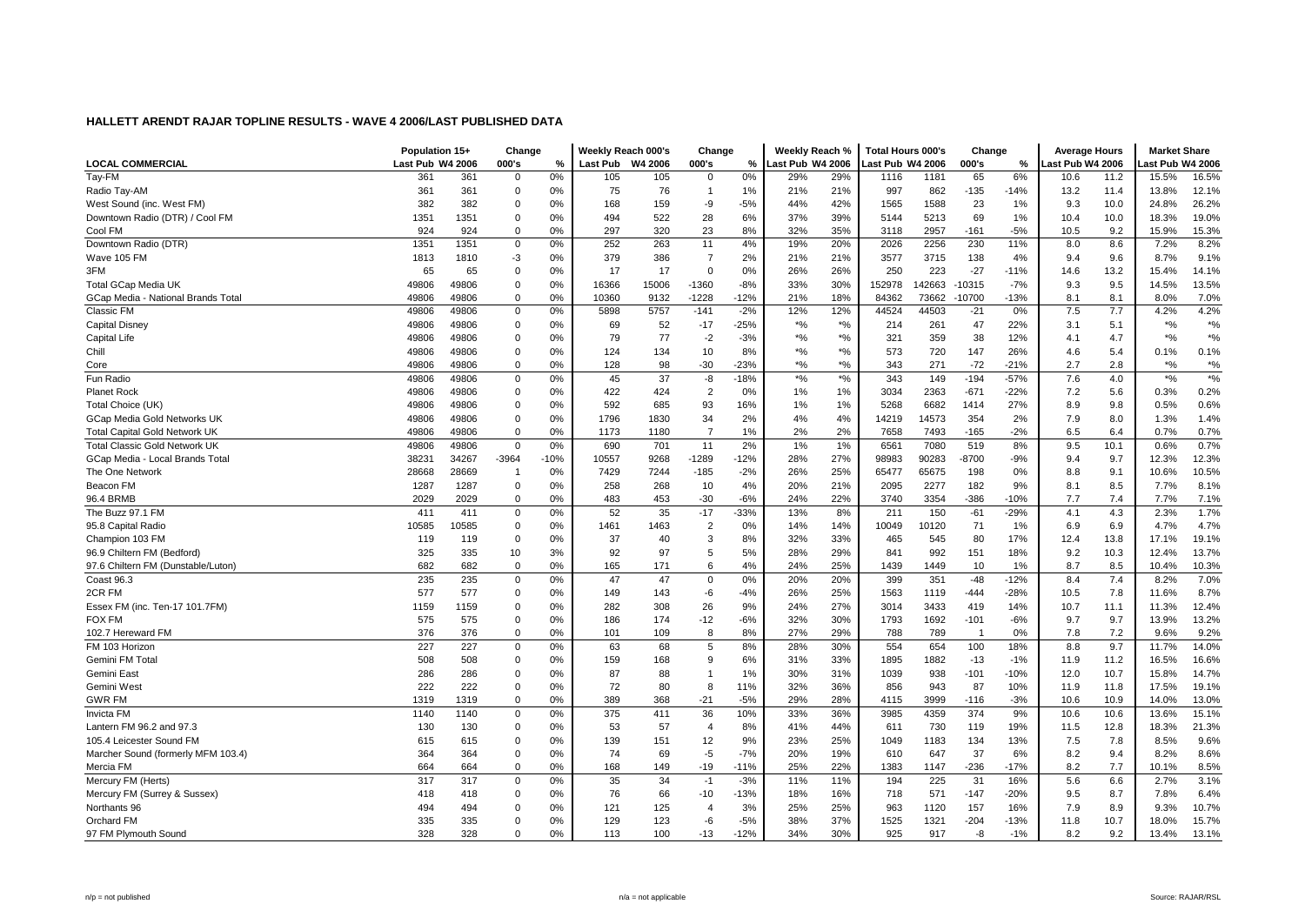|                                                     | Population 15+   |       | Change         |       | Weekly Reach 000's |         | Change         |        | Weekly Reach %   |     | Total Hours 000's |       | Change |        | <b>Average Hours</b> |      | <b>Market Share</b> |       |
|-----------------------------------------------------|------------------|-------|----------------|-------|--------------------|---------|----------------|--------|------------------|-----|-------------------|-------|--------|--------|----------------------|------|---------------------|-------|
| <b>LOCAL COMMERCIAL</b>                             | Last Pub W4 2006 |       | 000's          | %     | <b>Last Pub</b>    | W4 2006 | 000's          | %      | Last Pub W4 2006 |     | Last Pub W4 2006  |       | 000's  | %      | Last Pub W4 2006     |      | ast Pub W4 2006     |       |
| 103.2 Power FM                                      | 1088             | 1088  | $\mathbf 0$    | 0%    | 260                | 253     | $-7$           | $-3%$  | 24%              | 23% | 1915              | 1994  | 79     | 4%     | 7.4                  | 7.9  | 7.8%                | 8.1%  |
| Q103                                                | 385              | 379   | -6             | $-2%$ | 104                | 103     | $-1$           | $-1%$  | 27%              | 27% | 625               | 739   | 114    | 18%    | 6.0                  | 7.2  | 7.9%                | 9.5%  |
| Radio Broadlanc                                     | 623              | 623   | $\mathbf 0$    | 0%    | 206                | 194     | $-12$          | $-6%$  | 33%              | 31% | 2050              | 2019  | $-31$  | $-2%$  | 10.0                 | 10.4 | 14.4%               | 13.7% |
| <b>RAM FM</b>                                       | 582              | 585   | 3              | 1%    | 124                | 126     | $\overline{2}$ | 2%     | 21%              | 22% | 959               | 1274  | 315    | 33%    | 7.7                  | 10.1 | 7.5%                | 9.3%  |
| Red Dragon                                          | 929              | 929   | $\mathbf 0$    | 0%    | 303                | 302     | $-1$           | 0%     | 33%              | 32% | 2463              | 2917  | 454    | 18%    | 8.1                  | 9.7  | 11.9%               | 14.2% |
| 102.4 Severn Sound FM                               | 378              | 378   | $\mathbf 0$    | 0%    | 104                | 108     | $\overline{4}$ | 4%     | 27%              | 29% | 810               | 885   | 75     | 9%     | 7.8                  | 8.2  | 9.1%                | 10.6% |
| <b>SGR FM Total</b>                                 | 625              | 625   | $\mathbf 0$    | 0%    | 197                | 176     | $-21$          | $-11%$ | 31%              | 28% | 1779              | 1540  | $-239$ | $-13%$ | 9.0                  | 8.7  | 11.3%               | 9.6%  |
| <b>SGR FM</b>                                       | 513              | 513   | $\Omega$       | 0%    | 139                | 122     | $-17$          | $-12%$ | 27%              | 24% | 1137              | 870   | $-267$ | $-23%$ | 8.2                  | 7.1  | 8.9%                | 6.7%  |
| <b>SGR Colchester</b>                               | 162              | 162   | $\mathbf 0$    | 0%    | 52                 | 52      | $\Omega$       | 0%     | 32%              | 32% | 484               | 499   | 15     | 3%     | 9.3                  | 9.6  | 13.0%               | 13.4% |
| Southern FM                                         | 954              | 954   | $\Omega$       | 0%    | 322                | 328     | 6              | 2%     | 34%              | 34% | 3060              | 3384  | 324    | 11%    | 9.5                  | 10.3 | 14.4%               | 15.2% |
| South Hams Radio                                    | 68               | 68    | 0              | 0%    | 14                 | 14      | $\mathbf 0$    | 0%     | 21%              | 21% | 126               | 132   | 6      | 5%     | 8.9                  | 9.2  | 8.0%                | 8.5%  |
| 2-TEN FM                                            | 692              | 689   | $-3$           | 0%    | 248                | 236     | $-12$          | $-5%$  | 36%              | 34% | 1743              | 1498  | $-245$ | $-14%$ | 7.0                  | 6.4  | 12.0%               | 10.5% |
| 96 Trent FM                                         | 1084             | 1084  | $\mathbf 0$    | 0%    | 309                | 271     | $-38$          | $-12%$ | 28%              | 25% | 3497              | 3173  | $-324$ | $-9%$  | 11.3                 | 11.7 | 14.5%               | 13.3% |
| Wyvern FM                                           | 480              | 480   | $\mathbf 0$    | 0%    | 100                | 94      | -6             | $-6%$  | 21%              | 20% | 833               | 763   | $-70$  | $-8%$  | 8.3                  | 8.1  | 8.0%                | 7.7%  |
| Choice FM London                                    | 10585            | 10585 | $\Omega$       | 0%    | 474                | 595     | 121            | 26%    | 4%               | 6%  | 4548              | 5974  | 1426   | 31%    | 9.6                  | 10.0 | 2.1%                | 2.8%  |
| Ocean                                               | 970              | 970   | 0              | 0%    | 198                | 198     | $\mathbf 0$    | 0%     | 20%              | 20% | 1399              | 1078  | $-321$ | $-23%$ | 7.0                  | 5.5  | 6.4%                | 5.0%  |
| GCap Media Gold Networks Combined                   | 28391            | 28398 | $\overline{7}$ | 0%    | 1372               | 1456    | 84             | 6%     | 5%               | 5%  | 11262             | 11958 | 696    | 6%     | 8.2                  | 8.2  | 1.9%                | 2.0%  |
| <b>Capital Gold Network</b>                         | 18497            | 18503 | 6              | 0%    | 908                | 971     | 63             | 7%     | 5%               | 5%  | 6273              | 6324  | 51     | 1%     | 6.9                  | 6.5  | 1.6%                | 1.6%  |
| Capital Gold Birmingham                             | 2029             | 2029  | $\mathbf 0$    | 0%    | 64                 | 57      | $-7$           | $-11%$ | 3%               | 3%  | 715               | 694   | $-21$  | $-3%$  | 11.2                 | 12.1 | 1.5%                | 1.5%  |
| Capital Gold Hampshire                              | 1088             | 1088  | $\Omega$       | 0%    | 35                 | 39      | $\overline{4}$ | 11%    | 3%               | 4%  | 521               | 455   | $-66$  | $-13%$ | 14.9                 | 11.8 | 2.1%                | 1.8%  |
| Capital Gold Kent                                   | 1140             | 1140  | $\mathbf 0$    | 0%    | 36                 | 49      | 13             | 36%    | 3%               | 4%  | 304               | 428   | 124    | 41%    | 8.5                  | 8.8  | 1.0%                | 1.5%  |
| Capital Gold London                                 | 10585            | 10585 | $\mathbf 0$    | 0%    | 706                | 712     | 6              | 1%     | 7%               | 7%  | 3652              | 3030  | $-622$ | $-17%$ | 5.2                  | 4.3  | 1.7%                | 1.4%  |
| Capital Gold Manchester                             | 2293             | 2299  | 6              | 0%    | 63                 | 65      | $\overline{2}$ | 3%     | 3%               | 3%  | 544               | 579   | 35     | 6%     | 8.7                  | 8.9  | 1.3%                | 1.4%  |
| <b>Capital Gold Sussex</b>                          | 954              | 954   | $\mathbf 0$    | 0%    | 44                 | 35      | -9             | $-20%$ | 5%               | 4%  | 430               | 292   | $-138$ | $-32%$ | 9.7                  | 8.4  | 2.0%                | 1.3%  |
| Capital Gold South East Wales                       | 929              | 929   | $\Omega$       | 0%    | 34                 | 30      | $-4$           | $-12%$ | 4%               | 3%  | 480               | 549   | 69     | 14%    | 14.2                 | 18.2 | 2.3%                | 2.7%  |
| <b>Classic Gold Network</b>                         | 12801            | 12802 | $\mathbf{1}$   | 0%    | 471                | 494     | 23             | 5%     | 4%               | 4%  | 4989              | 5634  | 645    | 13%    | 10.6                 | 11.4 | 1.8%                | 2.0%  |
| Classic Gold Amber Total                            | 1116             | 1116  | $\mathbf 0$    | 0%    | 42                 | 52      | 10             | 24%    | 4%               | 5%  | 503               | 441   | $-62$  | $-12%$ | 11.9                 | 8.4  | 1.9%                | 1.6%  |
| Classic Gold Amber (Norfolk)                        | 623              | 623   | $\mathbf 0$    | 0%    | 23                 | 32      | 9              | 39%    | 4%               | 5%  | 295               | 277   | $-18$  | $-6%$  | 12.8                 | 8.6  | 2.1%                | 1.9%  |
| Classic Gold Amber (Suffolk)                        | 513              | 513   | $\mathbf 0$    | 0%    | 20                 | 22      | $\overline{2}$ | 10%    | 4%               | 4%  | 217               | 175   | $-42$  | $-19%$ | 10.8                 | 8.0  | 1.7%                | 1.3%  |
| Classic Gold Bedford (792)                          | 605              | 605   | $\Omega$       | 0%    | 15                 | 17      | $\overline{2}$ | 13%    | 2%               | 3%  | 207               | 185   | $-22$  | $-11%$ | 13.9                 | 10.6 | 1.7%                | 1.5%  |
| Classic Gold Berkshire (1431/1485)                  | 692              | 689   | $-3$           | 0%    | 23                 | 20      | -3             | $-13%$ | 3%               | 3%  | 166               | 192   | 26     | 16%    | 7.2                  | 9.8  | 1.1%                | 1.4%  |
| Classic Gold Bristol/Bath/Wiltshire (1260/936/1161) | 1319             | 1319  | $\mathbf 0$    | 0%    | 67                 | 77      | 10             | 15%    | 5%               | 6%  | 1113              | 1439  | 326    | 29%    | 16.5                 | 18.8 | 3.8%                | 4.7%  |
| Classic Gold Coventry (1359)                        | 664              | 664   | $\mathbf 0$    | 0%    | 22                 | 27      | 5              | 23%    | 3%               | 4%  | 274               | 341   | 67     | 24%    | 12.3                 | 12.6 | 2.0%                | 2.5%  |
| Classic Gold Derby (GEM)                            | 582              | 585   | 3              | 1%    | 30                 | 33      | 3              | 10%    | 5%               | 6%  | 300               | 352   | 52     | 17%    | 9.9                  | 10.8 | 2.3%                | 2.6%  |
| Classic Gold Devon (666/954)                        | 508              | 508   | $\Omega$       | 0%    | 29                 | 32      | 3              | 10%    | 6%               | 6%  | 227               | 254   | 27     | 12%    | 7.9                  | 7.8  | 2.0%                | 2.2%  |
| Classic Gold Dorset (828)                           | 577              | 577   | $\Omega$       | 0%    | 23                 | 20      | -3             | $-13%$ | 4%               | 4%  | 198               | 195   | $-3$   | $-2%$  | 8.7                  | 9.6  | 1.5%                | 1.5%  |
| Classic Gold Essex (1359/1431)                      | 1159             | 1159  | $\Omega$       | 0%    | 18                 | 26      | 8              | 44%    | 2%               | 2%  | 188               | 293   | 105    | 56%    | 10.3                 | 11.3 | 0.7%                | 1.1%  |
| Classic Gold Gloucester (774)                       | 378              | 378   | $\mathbf 0$    | 0%    | 15                 | 18      | 3              | 20%    | 4%               | 5%  | 83                | 155   | 72     | 87%    | 5.4                  | 8.5  | 0.9%                | 1.9%  |
| Classic Gold Luton (828)                            | 997              | 997   | $\pmb{0}$      | 0%    | 36                 | 27      | -9             | $-25%$ | 4%               | 3%  | 185               | 236   | 51     | 28%    | 5.1                  | 8.8  | 0.9%                | 1.1%  |
| Classic Gold Marcher (1260)                         | 364              | 364   | $\Omega$       | 0%    | 23                 | 22      | $-1$           | $-4%$  | 6%               | 6%  | 231               | 244   | 13     | 6%     | 10.2                 | 11.0 | 3.1%                | 3.3%  |
| Classic Gold Northampton (1557)                     | 494              | 494   | $\mathbf 0$    | 0%    | 19                 | 23      | $\overline{4}$ | 21%    | 4%               | 5%  | 167               | 128   | $-39$  | $-23%$ | 8.9                  | 5.5  | 1.6%                | 1.2%  |
| Classic Gold Nottingham (GEM)                       | 1084             | 1084  | $\mathbf 0$    | 0%    | 44                 | 42      | $-2$           | $-5%$  | 4%               | 4%  | 433               | 516   | 83     | 19%    | 9.8                  | 12.3 | 1.8%                | 2.2%  |
| Classic Gold Peterborough (1332)                    | 548              | 548   | $\Omega$       | 0%    | 42                 | 36      | -6             | $-14%$ | 8%               | 7%  | 440               | 370   | $-70$  | $-16%$ | 10.6                 | 10.3 | 3.5%                | 2.9%  |
| Classic Gold Plymouth (1152)                        | 328              | 328   | $\Omega$       | 0%    | 8                  | 6       | $-2$           | $-25%$ | 2%               | 2%  | 90                | 77    | $-13$  | $-14%$ | 11.8                 | 12.0 | 1.3%                | 1.1%  |
| Classic Gold Wolverhampton (990/1017)               | 1287             | 1287  | $\mathbf 0$    | 0%    | 30                 | 35      | 5              | 17%    | 2%               | 3%  | 320               | 383   | 63     | 20%    | 10.8                 | 11.1 | 1.2%                | 1.4%  |
| Total XFM (UK)                                      | 49806            | 49806 | 0              | 0%    | 1133               | 1130    | -3             | 0%     | 2%               | 2%  | 8099              | 7296  | $-803$ | $-10%$ | 7.2                  | 6.5  | 0.8%                | 0.7%  |
| XFM 104.9                                           | 10585            | 10585 | $\mathbf 0$    | 0%    | 551                | 479     | $-72$          | $-13%$ | 5%               | 5%  | 3383              | 2736  | $-647$ | $-19%$ | 6.1                  | 5.7  | 1.6%                | 1.3%  |
| <b>XFM Mancheste</b>                                | 2742             | 2742  | $\mathbf 0$    | 0%    | 85                 | 133     | 48             | 56%    | 3%               | 5%  | 564               | 858   | 294    | 52%    | 6.7                  | 6.4  | 1.1%                | 1.7%  |
| <b>XFM Scotland</b>                                 | 2657             | 2657  | $\Omega$       | 0%    | 308                | 294     | $-14$          | $-5%$  | 12%              | 11% | 2574              | 2468  | $-106$ | $-4%$  | 8.4                  | 8.4  | 4.6%                | 4.4%  |
| <b>XFM Scotland (East)</b>                          | 1146             | 1146  | $\Omega$       | 0%    | 143                | 119     | $-24$          | $-17%$ | 12%              | 10% | 1193              | 977   | $-216$ | $-18%$ | 8.3                  | 8.2  | 4.7%                | 4.0%  |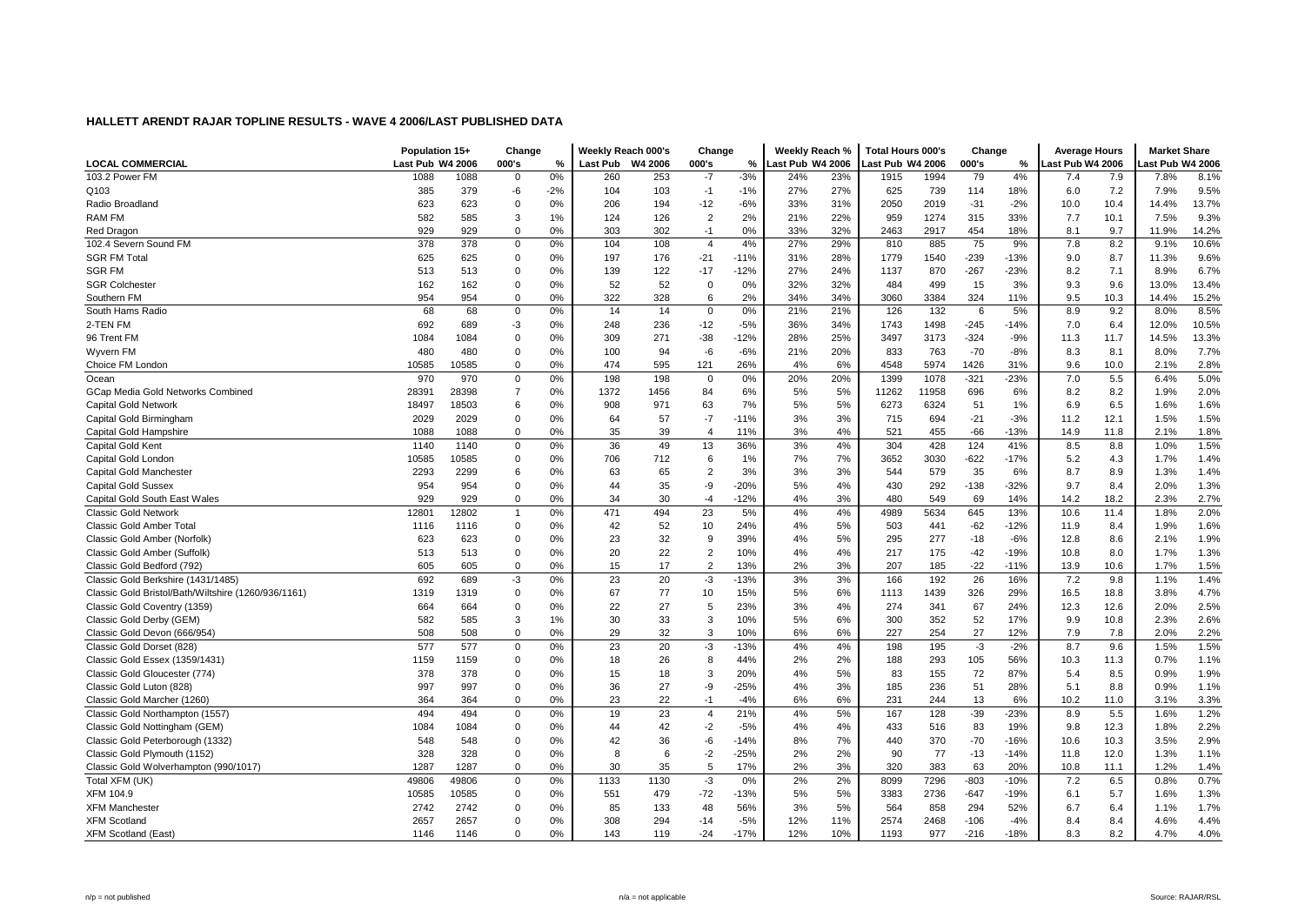|                                                                 | Population 15+   |       | Change         |       | Weekly Reach 000's |         | Change         |        | Weekly Reach %   |     | <b>Total Hours 000's</b> |       | Change         |        | <b>Average Hours</b> |      | <b>Market Share</b> |       |
|-----------------------------------------------------------------|------------------|-------|----------------|-------|--------------------|---------|----------------|--------|------------------|-----|--------------------------|-------|----------------|--------|----------------------|------|---------------------|-------|
| <b>LOCAL COMMERCIAL</b>                                         | Last Pub W4 2006 |       | 000's          | %     | <b>Last Pub</b>    | W4 2006 | 000's          | %      | Last Pub W4 2006 |     | Last Pub W4 2006         |       | 000's          | %      | Last Pub W4 2006     |      | ast Pub W4 2006     |       |
| <b>XFM Scotland (West)</b>                                      | 1667             | 1667  | $\mathbf 0$    | 0%    | 182                | 192     | 10             | 5%     | 11%              | 12% | 1588                     | 1699  | 111            | 7%     | 8.7                  | 8.9  | 4.7%                | 4.9%  |
| <b>Total GMG Radio</b>                                          | 49806            | 49806 | $\mathbf 0$    | 0%    | 3098               | 4275    | 1177           | 38%    | 6%               | 9%  | 29235                    | 39324 | 0089           | 35%    | 9.4                  | 9.2  | 2.7%                | 3.7%  |
| <b>Total Real Radio/Century FM</b>                              | n/p              | 49806 | n/a            | n/a   | n/p                | 2995    | n/a            | n/a    | n/p              | 6%  | n/p                      | 28898 | n/a            | n/a    | n/p                  | 9.6  | n/p                 | 2.7%  |
| <b>Total Century FM</b>                                         | n/p              | 49806 | n/a            | n/a   | n/p                | 1385    | n/a            | n/a    | n/p              | 3%  | n/p                      | 10625 | n/a            | n/a    | n/p                  | 7.7  | n/p                 | 1.0%  |
| Century FM (North East/North West)                              | n/p              | 7279  | n/a            | n/a   | n/p                | 1205    | n/a            | n/a    | n/p              | 17% | n/p                      | 9478  | n/a            | n/a    | n/p                  | 7.9  | n/p                 | 6.7%  |
| Century FM (North East)                                         | 2140             | 2135  | $-5$           | 0%    | 511                | 466     | $-45$          | $-9%$  | 24%              | 22% | 4546                     | 4313  | $-233$         | $-5%$  | 8.9                  | 9.3  | 11.6%               | 10.9% |
| Century FM (North East) - North                                 | 1398             | 1394  | $-4$           | 0%    | 287                | 267     | $-20$          | $-7%$  | 21%              | 19% | 2616                     | 2724  | 108            | 4%     | 9.1                  | 10.2 | 10.9%               | 10.6% |
| Century FM (North East) - South                                 | 799              | 799   | $\mathbf 0$    | 0%    | 243                | 213     | $-30$          | $-12%$ | 30%              | 27% | 2112                     | 1786  | $-326$         | $-15%$ | 8.7                  | 8.4  | 12.9%               | 11.8% |
| Century FM (North West)                                         | 5144             | 5144  | $\mathbf 0$    | 0%    | 690                | 772     | 82             | 12%    | 13%              | 15% | 4625                     | 5649  | 1024           | 22%    | 6.7                  | 7.3  | 4.4%                | 5.4%  |
| <b>Total Real Radio</b>                                         | 49806            | 49806 | 0              | 0%    | 1639               | 1633    | -6             | 0%     | 3%               | 3%  | 18081                    | 18273 | 192            | 1%     | 11.0                 | 11.2 | 1.7%                | 1.7%  |
| Real Radio (Scotland/Wales/Yorkshire)                           | 7022             | 7022  | 0              | 0%    | 1456               | 1427    | $-29$          | $-2%$  | 21%              | 20% | 16878                    | 16961 | 83             | 0%     | 11.6                 | 11.9 | 11.6%               | 11.7% |
| Real Radio (Scotland)                                           | 2657             | 2657  | $\mathbf 0$    | 0%    | 736                | 762     | 26             | 4%     | 28%              | 29% | 9394                     | 9513  | 119            | 1%     | 12.8                 | 12.5 | 16.9%               | 16.9% |
| Real Radio (Wales)                                              | 1661             | 1661  | 0              | 0%    | 342                | 327     | $-15$          | $-4%$  | 21%              | 20% | 3524                     | 3823  | 299            | 8%     | 10.3                 | 11.7 | 9.7%                | 10.5% |
| Real Radio (Yorkshire)                                          | 2704             | 2704  | $\mathbf 0$    | 0%    | 378                | 337     | $-41$          | $-11%$ | 14%              | 12% | 3960                     | 3625  | $-335$         | $-8%$  | 10.5                 | 10.8 | 7.5%                | 6.9%  |
| GMG Radio Scotland (Real Radio/Q96)                             | n/p              | 2660  | n/a            | n/a   | n/p                | 794     | n/a            | n/a    | n/p              | 30% | n/p                      | 9838  | n/a            | n/a    | n/p                  | 12.4 | n/p                 | 17.5% |
| Q96                                                             | 695              | 695   | 0              | 0%    | 56                 | 55      | $-1$           | $-2%$  | 8%               | 8%  | 309                      | 325   | 16             | 5%     | 5.5                  | 5.9  | 2.4%                | 2.4%  |
| <b>Total Smooth FM</b>                                          | 49806            | 49806 | 0              | 0%    | 1440               | 1540    | 100            | 7%     | 3%               | 3%  | 9021                     | 10251 | 1230           | 14%    | 6.3                  | 6.7  | 0.8%                | 1.0%  |
| Smooth FM (London/North West)                                   | 16008            | 16008 | 0              | 0%    | 1131               | 1256    | 125            | 11%    | 7%               | 8%  | 7911                     | 8722  | 811            | 10%    | 7.0                  | 6.9  | 2.4%                | 2.7%  |
| Smooth FM (London)                                              | 10585            | 10585 | $\mathbf 0$    | 0%    | 445                | 496     | 51             | 11%    | 4%               | 5%  | 2222                     | 3262  | 1040           | 47%    | 5.0                  | 6.6  | 1.0%                | 1.5%  |
| Smooth FM (North West)                                          | 5424             | 5424  | 0              | 0%    | 687                | 760     | 73             | 11%    | 13%              | 14% | 5689                     | 5460  | $-229$         | $-4%$  | 8.3                  | 7.2  | 5.1%                | 5.0%  |
| <b>Hertbeat FM</b>                                              | 193              | 246   | 53             | 27%   | 22                 | 25      | 3              | 14%    | 11%              | 10% | 120                      | 147   | 27             | 23%    | 5.5                  | 5.9  | 3.2%                | 2.9%  |
| Kingdom FM                                                      | 287              | 287   | $\mathbf 0$    | 0%    | 82                 | 77      | $-5$           | $-6%$  | 29%              | 27% | 876                      | 877   | $\overline{1}$ | 0%     | 10.7                 | 11.4 | 13.1%               | 13.4% |
| kmfm Group                                                      | 974              | 980   | 6              | 1%    | 166                | 174     | 8              | 5%     | 17%              | 18% | 1267                     | 1603  | 336            | 27%    | 7.6                  | 9.2  | 5.1%                | 6.4%  |
| kmfm East                                                       | n/p              | 459   | n/a            | n/a   | n/p                | 94      | n/a            | n/a    | n/p              | 21% | n/p                      | 941   | n/a            | n/a    | n/p                  | 10.0 | n/p                 | 8.4%  |
| kmfm West                                                       | n/p              | 521   | n/a            | n/a   | n/p                | 79      | n/a            | n/a    | n/p              | 15% | n/p                      | 662   | n/a            | n/a    | n/p                  | 8.3  | n/p                 | 4.8%  |
| Lincs FM Group                                                  | 1772             | 1772  | 0              | 0%    | 548                | 514     | $-34$          | $-6%$  | 31%              | 29% | 6139                     | 5843  | $-296$         | $-5%$  | 11.2                 | 11.4 | 15.9%               | 15.3% |
| Lincs FM 102.2                                                  | 821              | 821   | 0              | 0%    | 337                | 321     | $-16$          | $-5%$  | 41%              | 39% | 4073                     | 4021  | $-52$          | $-1%$  | 12.1                 | 12.5 | 20.5%               | 21.2% |
| South & West Yorkshire (Lincs FM Group)                         | 806              | 806   | $\mathbf 0$    | 0%    | 186                | 172     | $-14$          | $-8%$  | 23%              | 21% | 1842                     | 1660  | $-182$         | $-10%$ | 9.9                  | 9.7  | 11.8%               | 10.2% |
| Dearne FM                                                       | 198              | 198   | $\mathbf 0$    | 0%    | 64                 | 62      | $-2$           | $-3%$  | 32%              | 31% | 651                      | 589   | $-62$          | $-10%$ | 10.2                 | 9.6  | 16.5%               | 15.8% |
| <b>Ridings FM</b>                                               | 267              | 267   | $\mathbf 0$    | 0%    | 45                 | 40      | $-5$           | $-11%$ | 17%              | 15% | 453                      | 424   | $-29$          | $-6%$  | 10.0                 | 10.5 | 8.4%                | 8.0%  |
| Trax FM                                                         | 341              | 341   | $\mathbf 0$    | 0%    | 84                 | 88      | $\overline{4}$ | 5%     | 25%              | 26% | 779                      | 870   | 91             | 12%    | 9.3                  | 9.9  | 11.4%               | 12.5% |
| <b>Fosseway Radio</b>                                           | 146              | 146   | 0              | 0%    | 26                 | 25      | $-1$           | $-4%$  | 18%              | 17% | 190                      | 241   | 51             | 27%    | 7.5                  | 9.5  | 6.4%                | 8.0%  |
| Lite FM                                                         | 181              | 181   | $\mathbf 0$    | 0%    | 32                 | 30      | $-2$           | $-6%$  | 18%              | 17% | 265                      | 234   | $-31$          | $-12%$ | 8.2                  | 7.7  | 6.7%                | 6.4%  |
| The Local Radio Company Group Total                             | 4336             | 4052  | $-284$         | $-7%$ | 900                | 924     | 24             | 3%     | 21%              | 23% | 6776                     | 6944  | 168            | 2%     | 7.5                  | 7.5  | 7.4%                | 8.1%  |
| Alpha 103.2                                                     | 128              | 128   | $\mathbf 0$    | 0%    | 25                 | 26      | $\overline{1}$ | 4%     | 20%              | 20% | 194                      | 177   | $-17$          | $-9%$  | 7.7                  | 6.8  | 8.5%                | 7.9%  |
| 107.8 Arrow FM for Hastings                                     | 111              | 111   | $\mathbf 0$    | 0%    | 18                 | 22      | $\overline{4}$ | 22%    | 17%              | 20% | 163                      | 169   | 6              | 4%     | 8.8                  | 7.6  | 5.2%                | 5.7%  |
| <b>Bath FM</b>                                                  | 86               | 86    | $\mathbf 0$    | 0%    | 18                 | 16      | $-2$           | $-11%$ | 20%              | 18% | 91                       | 71    | $-20$          | $-22%$ | 5.2                  | 4.5  | 5.4%                | 3.9%  |
| 2BR                                                             | 202              | 202   | 0              | 0%    | 54                 | 54      | $\mathbf 0$    | 0%     | 27%              | 27% | 642                      | 568   | $-74$          | $-12%$ | 11.8                 | 10.5 | 13.5%               | 12.4% |
| <b>Central FM</b>                                               | 189              | 189   | $\mathbf 0$    | 0%    | 42                 | 44      | $\overline{2}$ | 5%     | 22%              | 23% | 268                      | 277   | 9              | 3%     | 6.4                  | 6.4  | 7.0%                | 6.9%  |
| 107.9 Dune FM                                                   | 216              | 216   | $\mathbf 0$    | 0%    | 25                 | 26      | $\overline{1}$ | 4%     | 12%              | 12% | 151                      | 172   | 21             | 14%    | 6.1                  | 6.5  | 3.5%                | 3.8%  |
| Durham FM                                                       | 247              | 247   | 0              | 0%    | 23                 | 26      | 3              | 13%    | 9%               | 10% | 165                      | 194   | 29             | 18%    | 7.1                  | 7.5  | 3.6%                | 4.2%  |
| Fire 107.6 FM                                                   | 280              | 280   | 0              | 0%    | 32                 | 35      | 3              | 9%     | 11%              | 13% | 214                      | 246   | 32             | 15%    | 6.7                  | 6.9  | 3.2%                | 3.8%  |
| Huddersfield's Home 107.9                                       | 183              | 183   | $\mathbf 0$    | 0%    | 19                 | 20      | $\overline{1}$ | 5%     | 10%              | 11% | 143                      | 125   | $-18$          | $-13%$ | 7.4                  | 6.3  | 4.2%                | 3.7%  |
| <b>IOW Radio</b>                                                | 119              | 119   | $\mathbf 0$    | 0%    | 43                 | 50      | $\overline{7}$ | 16%    | 36%              | 42% | 398                      | 432   | 34             | 9%     | 9.2                  | 8.7  | 14.3%               | 15.3% |
| <b>Ivel FM</b>                                                  | 133              | 133   | $\mathbf 0$    | 0%    | 25                 | 27      | $\overline{2}$ | 8%     | 19%              | 21% | 244                      | 215   | $-29$          | $-12%$ | 9.6                  | 7.8  | 7.1%                | 6.4%  |
| Minster FM (inc. Yorkshire Coast Radio-Scarborough/Bridlington) | 428              | 428   | 0              | 0%    | 113                | 122     | 9              | 8%     | 26%              | 28% | 1011                     | 957   | $-54$          | $-5%$  | 9.0                  | 7.9  | 11.4%               | 10.5% |
| <b>Total Mix</b>                                                | 246              | 247   | $\overline{1}$ | 0%    | 57                 | 54      | -3             | $-5%$  | 23%              | 22% | 474                      | 503   | 29             | 6%     | 8.4                  | 9.3  | 10.0%               | 10.5% |
| Mix 96                                                          | 130              | 130   | 0              | 0%    | 37                 | 37      | $\mathbf 0$    | 0%     | 29%              | 28% | 316                      | 357   | 41             | 13%    | 8.5                  | 9.8  | 11.4%               | 13.0% |
| <b>Mix 107</b>                                                  | 117              | 117   | 0              | 0%    | 19                 | 18      | $-1$           | $-5%$  | 16%              | 15% | 158                      | 147   | $-11$          | $-7%$  | 8.2                  | 8.3  | 7.9%                | 7.1%  |
| 107.4 The Quay                                                  | 282              | 282   | $\Omega$       | 0%    | 35                 | 40      | 5              | 14%    | 12%              | 14% | 150                      | 208   | 58             | 39%    | 4.4                  | 5.2  | 2.4%                | 3.3%  |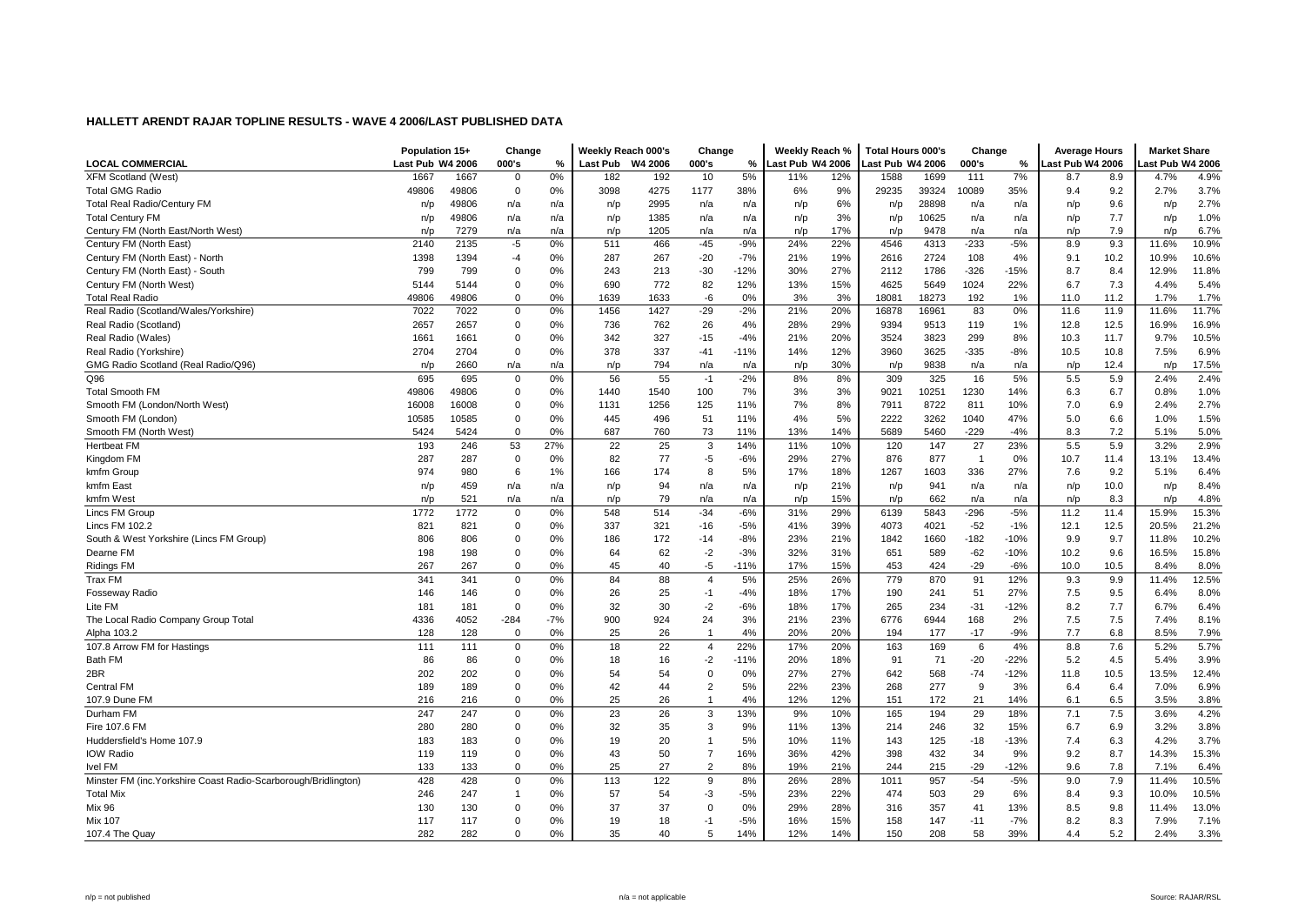| <b>LOCAL COMMERCIAL</b><br>Last Pub W4 2006<br>000's<br>%<br><b>Last Pub</b><br>W4 2006<br>000's<br>%<br>Last Pub W4 2006<br>Last Pub W4 2006<br>000's<br>%<br>ast Pub W4 2006<br>ast Pub W4 2006<br>0%<br>106.9 Silk FM<br>$-32%$<br>5.9%<br>167<br>167<br>0%<br>33<br>33<br>20%<br>287<br>196<br>$-91$<br>5.9<br>7.7%<br>$\Omega$<br>$\Omega$<br>20%<br>8.7<br>$\Omega$<br>0%<br>34<br>19%<br>22%<br>212<br>6.5<br>5.8%<br>107.5 Sovereign Radio<br>154<br>154<br>30<br>13%<br>219<br>$\overline{7}$<br>3%<br>7.1<br>5.8%<br>$\overline{4}$<br>100<br>100<br>$\mathbf 0$<br>42<br>$\overline{2}$<br>5%<br>40%<br>42%<br>391<br>24<br>9.9<br>17.7%<br>Spire FM<br>0%<br>40<br>415<br>6%<br>9.8<br>17.0%<br>177<br>$\pmb{0}$<br>35<br>42<br>$\overline{7}$<br>20%<br>20%<br>24%<br>334<br>398<br>19%<br>9.6<br>10.8%<br>Spirit FM<br>177<br>0%<br>64<br>9.6<br>9.1%<br>$\overline{2}$<br>49<br>$-2$<br>6<br>7.4<br>1%<br>51<br>$-4%$<br>35%<br>34%<br>359<br>365<br>2%<br>7.1<br>11.4%<br>97.2 Stray FM<br>143<br>145<br>11.2%<br>Sun FM<br>237<br>237<br>$\mathbf 0$<br>0%<br>67<br>66<br>$-1%$<br>28%<br>28%<br>436<br>$-50$<br>$-10%$<br>7.2<br>6.7<br>11.7%<br>10.4%<br>$-1$<br>486<br>92<br>8.9%<br>3TR<br>92<br>0<br>0%<br>15<br>15<br>$\mathbf 0$<br>0%<br>16%<br>16%<br>185<br>187<br>$\overline{2}$<br>1%<br>12.4<br>12.5<br>9.6%<br>51<br>0%<br>25%<br>$-2$<br>9.0<br>8.8%<br>Vale FM<br>51<br>$\Omega$<br>0%<br>13<br>13<br>$\Omega$<br>26%<br>118<br>116<br>$-2%$<br>9.0<br>9.3%<br>35%<br>$-23$<br>12.3%<br>120<br>120<br>$\Omega$<br>0%<br>43<br>42<br>$-2%$<br>36%<br>378<br>355<br>$-6%$<br>8.8<br>8.4<br>12.6%<br>$-1$<br><b>Wessex FM</b><br>139<br>139<br>$\mathbf 0$<br>0%<br>40<br>$-1$<br>$-2%$<br>30%<br>29%<br>460<br>$-46$<br>$-10%$<br>11.2<br>10.4<br>13.3%<br>11.8%<br>Radio Mansfield 103.2<br>41<br>414<br>65<br>39<br>35.3%<br>0%<br>38<br>3%<br>59%<br>509<br>557<br>48<br>Manx Radio<br>65<br>0<br>$\overline{1}$<br>61%<br>9%<br>13.3<br>14.1<br>31.4%<br>$\overline{7}$<br>12<br>6%<br>2.7%<br>209<br>216<br>3%<br>13<br>$-1$<br>$-8%$<br>6%<br>-46<br>$-29%$<br>12.8<br>9.6<br>3.9%<br>Merseyside's 106.7 The Rocket<br>160<br>114<br>238<br>238<br>23<br>-3<br>$-12%$<br>11%<br>10%<br>97<br>$-14%$<br>4.2<br>2.2%<br>1.9%<br>Oxford's FM107.9<br>$\mathbf 0$<br>0%<br>26<br>113<br>$-16$<br>4.3<br>Premier Christian Radio<br>10585<br>10585<br>$\mathbf 0$<br>131<br>130<br>1%<br>400<br>29%<br>13.5<br>0.8%<br>0%<br>$-1$<br>$-1%$<br>1%<br>1361<br>1761<br>10.4<br>0.6%<br>Q102.9FM/Q97.2FM<br>279<br>$\Omega$<br>0%<br>73<br>70<br>-3<br>$-4%$<br>26%<br>25%<br>727<br>665<br>$-62$<br>$-9%$<br>10.0<br>9.5<br>14.7%<br>13.8%<br>279<br>$\mathbf 0$<br>0%<br>40<br>43<br>3<br>8%<br>17%<br>282<br>14<br>5%<br>7.1<br>6.8<br>5.5%<br>5.9%<br>Reading 107 FM<br>260<br>260<br>15%<br>296<br>135<br>$-2$<br>15%<br>$-2$<br>7.5<br>River FM<br>135<br>$\mathbf 0$<br>0%<br>22<br>20<br>$-9%$<br>16%<br>150<br>148<br>$-1%$<br>6.9<br>5.2%<br>5.3%<br>-8<br>12%<br>$-340$<br>$-3%$<br>6.0%<br>SAGA Radio Group<br>7314<br>7314<br>$\mathbf 0$<br>0%<br>849<br>841<br>$-1%$<br>12%<br>9730<br>9390<br>11.5<br>11.2<br>6.1%<br>$-7%$<br>12%<br>$-358$<br>6.0%<br>Saga 105.2fm<br>1854<br>1854<br>$\mathbf 0$<br>0%<br>229<br>214<br>$-15$<br>12%<br>2600<br>2242<br>$-14%$<br>11.4<br>10.5<br>7.1%<br>$\mathbf 0$<br>0%<br>620<br>627<br>$\overline{7}$<br>1%<br>11%<br>7130<br>6.0%<br>SAGA Radio Midlands<br>5460<br>5460<br>11%<br>7148<br>18<br>0%<br>11.5<br>11.4<br>5.8%<br>382<br>39<br>12%<br>183<br>12.9<br>Saga 105.7fm<br>3484<br>3484<br>$\mathbf 0$<br>0%<br>421<br>10%<br>11%<br>4919<br>5102<br>4%<br>12.1<br>6.2%<br>6.6%<br>4.7%<br>SAGA 106.6fm<br>2032<br>2032<br>0<br>238<br>207<br>$-31$<br>$-13%$<br>12%<br>10%<br>2211<br>2045<br>$-166$<br>9.3<br>9.9<br>5.0%<br>0%<br>-8%<br>$\mathbf 0$<br>26<br>45<br>6.4<br>2.5%<br>3.5%<br>The Saint 107.8 FM<br>263<br>263<br>0%<br>29<br>3<br>12%<br>10%<br>11%<br>143<br>188<br>31%<br>5.6<br>106<br>$\mathbf 0$<br>$-2$<br>$-8%$<br>24%<br>22%<br>$-20$<br>$-8%$<br>10.3<br>13.0%<br>12.2%<br>Six FM (formerly Mid FM)<br>106<br>0%<br>26<br>24<br>263<br>243<br>10.2<br>30<br>25<br>30<br>5<br>20%<br>14%<br>15%<br>328<br>80<br>32%<br>7.2%<br>107.7 Splash FM<br>170<br>200<br>18%<br>248<br>10.1<br>10.8<br>6.7%<br>37<br>49806<br>0%<br>499<br>536<br>7%<br>1%<br>1%<br>3057<br>4027<br>970<br>32%<br>7.5<br>0.3%<br>0.4%<br>The Sunrise Group<br>49806<br>$\Omega$<br>6.1<br>10585<br>$\Omega$<br>55<br>50<br>91%<br>1%<br>275<br>601<br>326<br>119%<br>5.7<br>0.3%<br>Kismat Radio 1035 (Greater London)<br>10585<br>0%<br>105<br>1%<br>0.1%<br>5.0<br>Sunrise Radio (Greater London)<br>10585<br>10585<br>$\mathbf 0$<br>0%<br>332<br>412<br>80<br>24%<br>3%<br>4%<br>2064<br>3047<br>983<br>48%<br>6.2<br>7.4<br>1.0%<br>1.4%<br>479<br>0.3%<br>Sunrise Radio National<br>49806<br>49806<br>$\mathbf 0$<br>0%<br>505<br>26<br>5%<br>1%<br>1%<br>2783<br>3426<br>643<br>23%<br>5.8<br>6.8<br>0.3%<br>$\Omega$<br>5%<br>7.0<br>The London Media Company<br>1216<br>0%<br>66<br>65<br>$-1$<br>$-2%$<br>5%<br>474<br>449<br>$-25$<br>$-5%$<br>7.2<br>1.7%<br>1216<br>1.8%<br>29<br>29<br>0%<br>13%<br>13%<br>8.2<br>5.5%<br>Time 106.6 FM (formerly Star 106.6 Slough)<br>218<br>218<br>$\mathbf 0$<br>0%<br>$\mathbf 0$<br>236<br>242<br>6<br>3%<br>8.2<br>5.4%<br>492<br>3%<br>0.7%<br>Time FM 106.8<br>492<br>0<br>0%<br>19<br>15<br>$-4$<br>$-21%$<br>4%<br>121<br>74<br>$-47$<br>-39%<br>6.3<br>4.8<br>1.1%<br>301<br>$\pmb{0}$<br>0%<br>$\overline{0}$<br>0%<br>1%<br>42<br>9<br>27%<br>10.2<br>0.6%<br>Time FM 107.3<br>301<br>$\overline{4}$<br>1%<br>33<br>8.0<br>0.5%<br>$\overline{4}$<br>295<br>3<br>17<br>7.0<br>2.2%<br>Time FM 107.5<br>295<br>0<br>0%<br>16<br>19<br>19%<br>5%<br>6%<br>114<br>131<br>15%<br>7.1<br>1.9%<br>15.8%<br>Town and Country Broadcasting (South and West Wales)<br>375<br>n/a<br>n/p<br>118<br>n/a<br>31%<br>1268<br>n/a<br>10.8<br>n/p<br>n/a<br>n/a<br>n/p<br>n/p<br>n/a<br>n/p<br>n/p<br>0%<br>36<br>34<br>$-2$<br>$-6%$<br>22%<br>21%<br>253<br>$-2%$<br>7.5<br>7.5%<br>7.5%<br>160<br>160<br>$\mathbf 0$<br>258<br>$-5$<br>7.1<br>106.3 Bridge FM<br>11.1%<br>97.1 Radio Carmarthenshire<br>n/p<br>124<br>n/a<br>n/p<br>34<br>28%<br>n/p<br>300<br>n/a<br>8.8<br>n/a<br>n/a<br>n/a<br>n/p<br>n/a<br>n/p<br>n/p<br>$-7%$<br>90<br>$\mathbf 0$<br>0%<br>54<br>50<br>60%<br>55%<br>725<br>$-11$<br>$-2%$<br>14.3<br>36.6%<br>37.1%<br>102.5 Radio Pembrokeshire<br>90<br>714<br>13.3<br>$-4$<br>799<br>1021<br>222<br>28%<br>214<br>257<br>43<br>20%<br>27%<br>25%<br>2193<br>2692<br>499<br>23%<br>10.3<br>10.5<br>12.6%<br>11.6%<br><b>Tindle Radio Group</b><br>$\overline{2}$<br>4%<br>103.4 The Beach<br>148<br>148<br>$\mathbf 0$<br>0%<br>46<br>48<br>31%<br>32%<br>555<br>559<br>1%<br>12.2<br>11.7<br>17.5%<br>$\overline{4}$<br>17.1%<br>Channel 103 FM<br>73<br>73<br>37<br>$-3%$<br>52%<br>51%<br>10.5<br>25.2%<br>0<br>0%<br>38<br>$-1$<br>411<br>394<br>$-17$<br>$-4%$<br>10.9<br>27.8%<br>Delta FM<br>92<br>92<br>$\mathbf 0$<br>18<br>20%<br>26<br>22%<br>6.2%<br>7.3%<br>0%<br>17<br>$\overline{1}$<br>6%<br>18%<br>120<br>146<br>7.3<br>8.1<br>Dream 100 (Colchester)/Dream 107.7 FM (Chelmsford)<br>$-2$<br>$-3%$<br>19%<br>19%<br>708<br>52<br>7%<br>8.8%<br>368<br>368<br>$\mathbf 0$<br>0%<br>71<br>69<br>760<br>10.0<br>11.1<br>8.5%<br>$\Omega$<br>53<br>3<br>6%<br>32%<br>12.5<br>15.4%<br>Dream 100<br>163<br>163<br>0%<br>50<br>31%<br>548<br>656<br>108<br>20%<br>11.0<br>13.3%<br>8%<br>206<br>206<br>$\mathbf 0$<br>0%<br>21<br>16<br>-5<br>$-24%$<br>10%<br>160<br>104<br>$-56$<br>$-35%$<br>7.5<br>6.5<br>3.8%<br>2.4%<br>Dream 107.7 FM<br>50<br>25<br>4%<br>50%<br>32.2%<br>Island FM 104.7<br>50<br>0<br>0%<br>24<br>$\overline{1}$<br>48%<br>262<br>271<br>9<br>3%<br>11.1<br>11.0<br>31.4%<br>221<br>221<br>$\mathbf 0$<br>0%<br>53<br>53<br>$\mathbf 0$<br>0%<br>24%<br>24%<br>494<br>519<br>25<br>5%<br>9.4<br>9.8<br>8.9%<br>9.4%<br>Kick and Kestrel<br>3%<br>27%<br>352<br>$\overline{2}$<br>9.7<br>10.6%<br><b>Kestrel FM</b><br>133<br>133<br>$\mathbf 0$<br>0%<br>35<br>36<br>26%<br>354<br>1%<br>10.0<br>10.1%<br>90<br>90<br>$\mathbf 0$<br>18<br>17<br>$-6%$<br>19%<br>143<br>165<br>22<br>15%<br>9.7<br>7.2%<br><b>Kick FM</b><br>0%<br>20%<br>7.9<br>6.7%<br>-1<br>69<br>69<br>$\Omega$<br>0%<br>$\mathsf{R}$<br>$\Omega$<br>0%<br>12%<br>11%<br>62<br>43<br>$-19$<br>$-31%$<br>7.3<br>5.6<br>4.3%<br>3.1%<br>Win 107.2<br>8 | Population 15+ | Change | Weekly Reach 000's | Change | Weekly Reach % | <b>Total Hours 000's</b> | Change | <b>Average Hours</b> | <b>Market Share</b> |  |
|-------------------------------------------------------------------------------------------------------------------------------------------------------------------------------------------------------------------------------------------------------------------------------------------------------------------------------------------------------------------------------------------------------------------------------------------------------------------------------------------------------------------------------------------------------------------------------------------------------------------------------------------------------------------------------------------------------------------------------------------------------------------------------------------------------------------------------------------------------------------------------------------------------------------------------------------------------------------------------------------------------------------------------------------------------------------------------------------------------------------------------------------------------------------------------------------------------------------------------------------------------------------------------------------------------------------------------------------------------------------------------------------------------------------------------------------------------------------------------------------------------------------------------------------------------------------------------------------------------------------------------------------------------------------------------------------------------------------------------------------------------------------------------------------------------------------------------------------------------------------------------------------------------------------------------------------------------------------------------------------------------------------------------------------------------------------------------------------------------------------------------------------------------------------------------------------------------------------------------------------------------------------------------------------------------------------------------------------------------------------------------------------------------------------------------------------------------------------------------------------------------------------------------------------------------------------------------------------------------------------------------------------------------------------------------------------------------------------------------------------------------------------------------------------------------------------------------------------------------------------------------------------------------------------------------------------------------------------------------------------------------------------------------------------------------------------------------------------------------------------------------------------------------------------------------------------------------------------------------------------------------------------------------------------------------------------------------------------------------------------------------------------------------------------------------------------------------------------------------------------------------------------------------------------------------------------------------------------------------------------------------------------------------------------------------------------------------------------------------------------------------------------------------------------------------------------------------------------------------------------------------------------------------------------------------------------------------------------------------------------------------------------------------------------------------------------------------------------------------------------------------------------------------------------------------------------------------------------------------------------------------------------------------------------------------------------------------------------------------------------------------------------------------------------------------------------------------------------------------------------------------------------------------------------------------------------------------------------------------------------------------------------------------------------------------------------------------------------------------------------------------------------------------------------------------------------------------------------------------------------------------------------------------------------------------------------------------------------------------------------------------------------------------------------------------------------------------------------------------------------------------------------------------------------------------------------------------------------------------------------------------------------------------------------------------------------------------------------------------------------------------------------------------------------------------------------------------------------------------------------------------------------------------------------------------------------------------------------------------------------------------------------------------------------------------------------------------------------------------------------------------------------------------------------------------------------------------------------------------------------------------------------------------------------------------------------------------------------------------------------------------------------------------------------------------------------------------------------------------------------------------------------------------------------------------------------------------------------------------------------------------------------------------------------------------------------------------------------------------------------------------------------------------------------------------------------------------------------------------------------------------------------------------------------------------------------------------------------------------------------------------------------------------------------------------------------------------------------------------------------------------------------------------------------------------------------------------------------------------------------------------------------------------------------------------------------------------------------------------------------------------------------------------------------------------------------------------------------------------------------------------------------------------------------------------------------------------------------------------------------------------------------------------------------------------------------------------------------------------------------------------------------------------------------------------------------------------------------------------------------------------------------------------------------------------------------------------------------------------------------------------------------------------------------------------------------------------------------------------------------------------------------------------------------------------------------------------------------------------------------------------------------------------------------------------------------------------------------------------------------------------------------------------------------------------------------------------------------------------------------------------------------------------------------------------------------------------------------------------------------------------------------------------------------------------------------------------------------------------------------------------------------------------------------------------------------------------------------------------------------------------------------------------------|----------------|--------|--------------------|--------|----------------|--------------------------|--------|----------------------|---------------------|--|
|                                                                                                                                                                                                                                                                                                                                                                                                                                                                                                                                                                                                                                                                                                                                                                                                                                                                                                                                                                                                                                                                                                                                                                                                                                                                                                                                                                                                                                                                                                                                                                                                                                                                                                                                                                                                                                                                                                                                                                                                                                                                                                                                                                                                                                                                                                                                                                                                                                                                                                                                                                                                                                                                                                                                                                                                                                                                                                                                                                                                                                                                                                                                                                                                                                                                                                                                                                                                                                                                                                                                                                                                                                                                                                                                                                                                                                                                                                                                                                                                                                                                                                                                                                                                                                                                                                                                                                                                                                                                                                                                                                                                                                                                                                                                                                                                                                                                                                                                                                                                                                                                                                                                                                                                                                                                                                                                                                                                                                                                                                                                                                                                                                                                                                                                                                                                                                                                                                                                                                                                                                                                                                                                                                                                                                                                                                                                                                                                                                                                                                                                                                                                                                                                                                                                                                                                                                                                                                                                                                                                                                                                                                                                                                                                                                                                                                                                                                                                                                                                                                                                                                                                                                                                                                                                                                                                                                                                                                                                                                                                                                                                                                                                                                                                                                                                                                                                                                                                                                                                                                                                     |                |        |                    |        |                |                          |        |                      |                     |  |
|                                                                                                                                                                                                                                                                                                                                                                                                                                                                                                                                                                                                                                                                                                                                                                                                                                                                                                                                                                                                                                                                                                                                                                                                                                                                                                                                                                                                                                                                                                                                                                                                                                                                                                                                                                                                                                                                                                                                                                                                                                                                                                                                                                                                                                                                                                                                                                                                                                                                                                                                                                                                                                                                                                                                                                                                                                                                                                                                                                                                                                                                                                                                                                                                                                                                                                                                                                                                                                                                                                                                                                                                                                                                                                                                                                                                                                                                                                                                                                                                                                                                                                                                                                                                                                                                                                                                                                                                                                                                                                                                                                                                                                                                                                                                                                                                                                                                                                                                                                                                                                                                                                                                                                                                                                                                                                                                                                                                                                                                                                                                                                                                                                                                                                                                                                                                                                                                                                                                                                                                                                                                                                                                                                                                                                                                                                                                                                                                                                                                                                                                                                                                                                                                                                                                                                                                                                                                                                                                                                                                                                                                                                                                                                                                                                                                                                                                                                                                                                                                                                                                                                                                                                                                                                                                                                                                                                                                                                                                                                                                                                                                                                                                                                                                                                                                                                                                                                                                                                                                                                                                     |                |        |                    |        |                |                          |        |                      |                     |  |
|                                                                                                                                                                                                                                                                                                                                                                                                                                                                                                                                                                                                                                                                                                                                                                                                                                                                                                                                                                                                                                                                                                                                                                                                                                                                                                                                                                                                                                                                                                                                                                                                                                                                                                                                                                                                                                                                                                                                                                                                                                                                                                                                                                                                                                                                                                                                                                                                                                                                                                                                                                                                                                                                                                                                                                                                                                                                                                                                                                                                                                                                                                                                                                                                                                                                                                                                                                                                                                                                                                                                                                                                                                                                                                                                                                                                                                                                                                                                                                                                                                                                                                                                                                                                                                                                                                                                                                                                                                                                                                                                                                                                                                                                                                                                                                                                                                                                                                                                                                                                                                                                                                                                                                                                                                                                                                                                                                                                                                                                                                                                                                                                                                                                                                                                                                                                                                                                                                                                                                                                                                                                                                                                                                                                                                                                                                                                                                                                                                                                                                                                                                                                                                                                                                                                                                                                                                                                                                                                                                                                                                                                                                                                                                                                                                                                                                                                                                                                                                                                                                                                                                                                                                                                                                                                                                                                                                                                                                                                                                                                                                                                                                                                                                                                                                                                                                                                                                                                                                                                                                                                     |                |        |                    |        |                |                          |        |                      |                     |  |
|                                                                                                                                                                                                                                                                                                                                                                                                                                                                                                                                                                                                                                                                                                                                                                                                                                                                                                                                                                                                                                                                                                                                                                                                                                                                                                                                                                                                                                                                                                                                                                                                                                                                                                                                                                                                                                                                                                                                                                                                                                                                                                                                                                                                                                                                                                                                                                                                                                                                                                                                                                                                                                                                                                                                                                                                                                                                                                                                                                                                                                                                                                                                                                                                                                                                                                                                                                                                                                                                                                                                                                                                                                                                                                                                                                                                                                                                                                                                                                                                                                                                                                                                                                                                                                                                                                                                                                                                                                                                                                                                                                                                                                                                                                                                                                                                                                                                                                                                                                                                                                                                                                                                                                                                                                                                                                                                                                                                                                                                                                                                                                                                                                                                                                                                                                                                                                                                                                                                                                                                                                                                                                                                                                                                                                                                                                                                                                                                                                                                                                                                                                                                                                                                                                                                                                                                                                                                                                                                                                                                                                                                                                                                                                                                                                                                                                                                                                                                                                                                                                                                                                                                                                                                                                                                                                                                                                                                                                                                                                                                                                                                                                                                                                                                                                                                                                                                                                                                                                                                                                                                     |                |        |                    |        |                |                          |        |                      |                     |  |
|                                                                                                                                                                                                                                                                                                                                                                                                                                                                                                                                                                                                                                                                                                                                                                                                                                                                                                                                                                                                                                                                                                                                                                                                                                                                                                                                                                                                                                                                                                                                                                                                                                                                                                                                                                                                                                                                                                                                                                                                                                                                                                                                                                                                                                                                                                                                                                                                                                                                                                                                                                                                                                                                                                                                                                                                                                                                                                                                                                                                                                                                                                                                                                                                                                                                                                                                                                                                                                                                                                                                                                                                                                                                                                                                                                                                                                                                                                                                                                                                                                                                                                                                                                                                                                                                                                                                                                                                                                                                                                                                                                                                                                                                                                                                                                                                                                                                                                                                                                                                                                                                                                                                                                                                                                                                                                                                                                                                                                                                                                                                                                                                                                                                                                                                                                                                                                                                                                                                                                                                                                                                                                                                                                                                                                                                                                                                                                                                                                                                                                                                                                                                                                                                                                                                                                                                                                                                                                                                                                                                                                                                                                                                                                                                                                                                                                                                                                                                                                                                                                                                                                                                                                                                                                                                                                                                                                                                                                                                                                                                                                                                                                                                                                                                                                                                                                                                                                                                                                                                                                                                     |                |        |                    |        |                |                          |        |                      |                     |  |
|                                                                                                                                                                                                                                                                                                                                                                                                                                                                                                                                                                                                                                                                                                                                                                                                                                                                                                                                                                                                                                                                                                                                                                                                                                                                                                                                                                                                                                                                                                                                                                                                                                                                                                                                                                                                                                                                                                                                                                                                                                                                                                                                                                                                                                                                                                                                                                                                                                                                                                                                                                                                                                                                                                                                                                                                                                                                                                                                                                                                                                                                                                                                                                                                                                                                                                                                                                                                                                                                                                                                                                                                                                                                                                                                                                                                                                                                                                                                                                                                                                                                                                                                                                                                                                                                                                                                                                                                                                                                                                                                                                                                                                                                                                                                                                                                                                                                                                                                                                                                                                                                                                                                                                                                                                                                                                                                                                                                                                                                                                                                                                                                                                                                                                                                                                                                                                                                                                                                                                                                                                                                                                                                                                                                                                                                                                                                                                                                                                                                                                                                                                                                                                                                                                                                                                                                                                                                                                                                                                                                                                                                                                                                                                                                                                                                                                                                                                                                                                                                                                                                                                                                                                                                                                                                                                                                                                                                                                                                                                                                                                                                                                                                                                                                                                                                                                                                                                                                                                                                                                                                     |                |        |                    |        |                |                          |        |                      |                     |  |
|                                                                                                                                                                                                                                                                                                                                                                                                                                                                                                                                                                                                                                                                                                                                                                                                                                                                                                                                                                                                                                                                                                                                                                                                                                                                                                                                                                                                                                                                                                                                                                                                                                                                                                                                                                                                                                                                                                                                                                                                                                                                                                                                                                                                                                                                                                                                                                                                                                                                                                                                                                                                                                                                                                                                                                                                                                                                                                                                                                                                                                                                                                                                                                                                                                                                                                                                                                                                                                                                                                                                                                                                                                                                                                                                                                                                                                                                                                                                                                                                                                                                                                                                                                                                                                                                                                                                                                                                                                                                                                                                                                                                                                                                                                                                                                                                                                                                                                                                                                                                                                                                                                                                                                                                                                                                                                                                                                                                                                                                                                                                                                                                                                                                                                                                                                                                                                                                                                                                                                                                                                                                                                                                                                                                                                                                                                                                                                                                                                                                                                                                                                                                                                                                                                                                                                                                                                                                                                                                                                                                                                                                                                                                                                                                                                                                                                                                                                                                                                                                                                                                                                                                                                                                                                                                                                                                                                                                                                                                                                                                                                                                                                                                                                                                                                                                                                                                                                                                                                                                                                                                     |                |        |                    |        |                |                          |        |                      |                     |  |
|                                                                                                                                                                                                                                                                                                                                                                                                                                                                                                                                                                                                                                                                                                                                                                                                                                                                                                                                                                                                                                                                                                                                                                                                                                                                                                                                                                                                                                                                                                                                                                                                                                                                                                                                                                                                                                                                                                                                                                                                                                                                                                                                                                                                                                                                                                                                                                                                                                                                                                                                                                                                                                                                                                                                                                                                                                                                                                                                                                                                                                                                                                                                                                                                                                                                                                                                                                                                                                                                                                                                                                                                                                                                                                                                                                                                                                                                                                                                                                                                                                                                                                                                                                                                                                                                                                                                                                                                                                                                                                                                                                                                                                                                                                                                                                                                                                                                                                                                                                                                                                                                                                                                                                                                                                                                                                                                                                                                                                                                                                                                                                                                                                                                                                                                                                                                                                                                                                                                                                                                                                                                                                                                                                                                                                                                                                                                                                                                                                                                                                                                                                                                                                                                                                                                                                                                                                                                                                                                                                                                                                                                                                                                                                                                                                                                                                                                                                                                                                                                                                                                                                                                                                                                                                                                                                                                                                                                                                                                                                                                                                                                                                                                                                                                                                                                                                                                                                                                                                                                                                                                     |                |        |                    |        |                |                          |        |                      |                     |  |
|                                                                                                                                                                                                                                                                                                                                                                                                                                                                                                                                                                                                                                                                                                                                                                                                                                                                                                                                                                                                                                                                                                                                                                                                                                                                                                                                                                                                                                                                                                                                                                                                                                                                                                                                                                                                                                                                                                                                                                                                                                                                                                                                                                                                                                                                                                                                                                                                                                                                                                                                                                                                                                                                                                                                                                                                                                                                                                                                                                                                                                                                                                                                                                                                                                                                                                                                                                                                                                                                                                                                                                                                                                                                                                                                                                                                                                                                                                                                                                                                                                                                                                                                                                                                                                                                                                                                                                                                                                                                                                                                                                                                                                                                                                                                                                                                                                                                                                                                                                                                                                                                                                                                                                                                                                                                                                                                                                                                                                                                                                                                                                                                                                                                                                                                                                                                                                                                                                                                                                                                                                                                                                                                                                                                                                                                                                                                                                                                                                                                                                                                                                                                                                                                                                                                                                                                                                                                                                                                                                                                                                                                                                                                                                                                                                                                                                                                                                                                                                                                                                                                                                                                                                                                                                                                                                                                                                                                                                                                                                                                                                                                                                                                                                                                                                                                                                                                                                                                                                                                                                                                     |                |        |                    |        |                |                          |        |                      |                     |  |
|                                                                                                                                                                                                                                                                                                                                                                                                                                                                                                                                                                                                                                                                                                                                                                                                                                                                                                                                                                                                                                                                                                                                                                                                                                                                                                                                                                                                                                                                                                                                                                                                                                                                                                                                                                                                                                                                                                                                                                                                                                                                                                                                                                                                                                                                                                                                                                                                                                                                                                                                                                                                                                                                                                                                                                                                                                                                                                                                                                                                                                                                                                                                                                                                                                                                                                                                                                                                                                                                                                                                                                                                                                                                                                                                                                                                                                                                                                                                                                                                                                                                                                                                                                                                                                                                                                                                                                                                                                                                                                                                                                                                                                                                                                                                                                                                                                                                                                                                                                                                                                                                                                                                                                                                                                                                                                                                                                                                                                                                                                                                                                                                                                                                                                                                                                                                                                                                                                                                                                                                                                                                                                                                                                                                                                                                                                                                                                                                                                                                                                                                                                                                                                                                                                                                                                                                                                                                                                                                                                                                                                                                                                                                                                                                                                                                                                                                                                                                                                                                                                                                                                                                                                                                                                                                                                                                                                                                                                                                                                                                                                                                                                                                                                                                                                                                                                                                                                                                                                                                                                                                     |                |        |                    |        |                |                          |        |                      |                     |  |
|                                                                                                                                                                                                                                                                                                                                                                                                                                                                                                                                                                                                                                                                                                                                                                                                                                                                                                                                                                                                                                                                                                                                                                                                                                                                                                                                                                                                                                                                                                                                                                                                                                                                                                                                                                                                                                                                                                                                                                                                                                                                                                                                                                                                                                                                                                                                                                                                                                                                                                                                                                                                                                                                                                                                                                                                                                                                                                                                                                                                                                                                                                                                                                                                                                                                                                                                                                                                                                                                                                                                                                                                                                                                                                                                                                                                                                                                                                                                                                                                                                                                                                                                                                                                                                                                                                                                                                                                                                                                                                                                                                                                                                                                                                                                                                                                                                                                                                                                                                                                                                                                                                                                                                                                                                                                                                                                                                                                                                                                                                                                                                                                                                                                                                                                                                                                                                                                                                                                                                                                                                                                                                                                                                                                                                                                                                                                                                                                                                                                                                                                                                                                                                                                                                                                                                                                                                                                                                                                                                                                                                                                                                                                                                                                                                                                                                                                                                                                                                                                                                                                                                                                                                                                                                                                                                                                                                                                                                                                                                                                                                                                                                                                                                                                                                                                                                                                                                                                                                                                                                                                     |                |        |                    |        |                |                          |        |                      |                     |  |
|                                                                                                                                                                                                                                                                                                                                                                                                                                                                                                                                                                                                                                                                                                                                                                                                                                                                                                                                                                                                                                                                                                                                                                                                                                                                                                                                                                                                                                                                                                                                                                                                                                                                                                                                                                                                                                                                                                                                                                                                                                                                                                                                                                                                                                                                                                                                                                                                                                                                                                                                                                                                                                                                                                                                                                                                                                                                                                                                                                                                                                                                                                                                                                                                                                                                                                                                                                                                                                                                                                                                                                                                                                                                                                                                                                                                                                                                                                                                                                                                                                                                                                                                                                                                                                                                                                                                                                                                                                                                                                                                                                                                                                                                                                                                                                                                                                                                                                                                                                                                                                                                                                                                                                                                                                                                                                                                                                                                                                                                                                                                                                                                                                                                                                                                                                                                                                                                                                                                                                                                                                                                                                                                                                                                                                                                                                                                                                                                                                                                                                                                                                                                                                                                                                                                                                                                                                                                                                                                                                                                                                                                                                                                                                                                                                                                                                                                                                                                                                                                                                                                                                                                                                                                                                                                                                                                                                                                                                                                                                                                                                                                                                                                                                                                                                                                                                                                                                                                                                                                                                                                     |                |        |                    |        |                |                          |        |                      |                     |  |
|                                                                                                                                                                                                                                                                                                                                                                                                                                                                                                                                                                                                                                                                                                                                                                                                                                                                                                                                                                                                                                                                                                                                                                                                                                                                                                                                                                                                                                                                                                                                                                                                                                                                                                                                                                                                                                                                                                                                                                                                                                                                                                                                                                                                                                                                                                                                                                                                                                                                                                                                                                                                                                                                                                                                                                                                                                                                                                                                                                                                                                                                                                                                                                                                                                                                                                                                                                                                                                                                                                                                                                                                                                                                                                                                                                                                                                                                                                                                                                                                                                                                                                                                                                                                                                                                                                                                                                                                                                                                                                                                                                                                                                                                                                                                                                                                                                                                                                                                                                                                                                                                                                                                                                                                                                                                                                                                                                                                                                                                                                                                                                                                                                                                                                                                                                                                                                                                                                                                                                                                                                                                                                                                                                                                                                                                                                                                                                                                                                                                                                                                                                                                                                                                                                                                                                                                                                                                                                                                                                                                                                                                                                                                                                                                                                                                                                                                                                                                                                                                                                                                                                                                                                                                                                                                                                                                                                                                                                                                                                                                                                                                                                                                                                                                                                                                                                                                                                                                                                                                                                                                     |                |        |                    |        |                |                          |        |                      |                     |  |
|                                                                                                                                                                                                                                                                                                                                                                                                                                                                                                                                                                                                                                                                                                                                                                                                                                                                                                                                                                                                                                                                                                                                                                                                                                                                                                                                                                                                                                                                                                                                                                                                                                                                                                                                                                                                                                                                                                                                                                                                                                                                                                                                                                                                                                                                                                                                                                                                                                                                                                                                                                                                                                                                                                                                                                                                                                                                                                                                                                                                                                                                                                                                                                                                                                                                                                                                                                                                                                                                                                                                                                                                                                                                                                                                                                                                                                                                                                                                                                                                                                                                                                                                                                                                                                                                                                                                                                                                                                                                                                                                                                                                                                                                                                                                                                                                                                                                                                                                                                                                                                                                                                                                                                                                                                                                                                                                                                                                                                                                                                                                                                                                                                                                                                                                                                                                                                                                                                                                                                                                                                                                                                                                                                                                                                                                                                                                                                                                                                                                                                                                                                                                                                                                                                                                                                                                                                                                                                                                                                                                                                                                                                                                                                                                                                                                                                                                                                                                                                                                                                                                                                                                                                                                                                                                                                                                                                                                                                                                                                                                                                                                                                                                                                                                                                                                                                                                                                                                                                                                                                                                     |                |        |                    |        |                |                          |        |                      |                     |  |
|                                                                                                                                                                                                                                                                                                                                                                                                                                                                                                                                                                                                                                                                                                                                                                                                                                                                                                                                                                                                                                                                                                                                                                                                                                                                                                                                                                                                                                                                                                                                                                                                                                                                                                                                                                                                                                                                                                                                                                                                                                                                                                                                                                                                                                                                                                                                                                                                                                                                                                                                                                                                                                                                                                                                                                                                                                                                                                                                                                                                                                                                                                                                                                                                                                                                                                                                                                                                                                                                                                                                                                                                                                                                                                                                                                                                                                                                                                                                                                                                                                                                                                                                                                                                                                                                                                                                                                                                                                                                                                                                                                                                                                                                                                                                                                                                                                                                                                                                                                                                                                                                                                                                                                                                                                                                                                                                                                                                                                                                                                                                                                                                                                                                                                                                                                                                                                                                                                                                                                                                                                                                                                                                                                                                                                                                                                                                                                                                                                                                                                                                                                                                                                                                                                                                                                                                                                                                                                                                                                                                                                                                                                                                                                                                                                                                                                                                                                                                                                                                                                                                                                                                                                                                                                                                                                                                                                                                                                                                                                                                                                                                                                                                                                                                                                                                                                                                                                                                                                                                                                                                     |                |        |                    |        |                |                          |        |                      |                     |  |
|                                                                                                                                                                                                                                                                                                                                                                                                                                                                                                                                                                                                                                                                                                                                                                                                                                                                                                                                                                                                                                                                                                                                                                                                                                                                                                                                                                                                                                                                                                                                                                                                                                                                                                                                                                                                                                                                                                                                                                                                                                                                                                                                                                                                                                                                                                                                                                                                                                                                                                                                                                                                                                                                                                                                                                                                                                                                                                                                                                                                                                                                                                                                                                                                                                                                                                                                                                                                                                                                                                                                                                                                                                                                                                                                                                                                                                                                                                                                                                                                                                                                                                                                                                                                                                                                                                                                                                                                                                                                                                                                                                                                                                                                                                                                                                                                                                                                                                                                                                                                                                                                                                                                                                                                                                                                                                                                                                                                                                                                                                                                                                                                                                                                                                                                                                                                                                                                                                                                                                                                                                                                                                                                                                                                                                                                                                                                                                                                                                                                                                                                                                                                                                                                                                                                                                                                                                                                                                                                                                                                                                                                                                                                                                                                                                                                                                                                                                                                                                                                                                                                                                                                                                                                                                                                                                                                                                                                                                                                                                                                                                                                                                                                                                                                                                                                                                                                                                                                                                                                                                                                     |                |        |                    |        |                |                          |        |                      |                     |  |
|                                                                                                                                                                                                                                                                                                                                                                                                                                                                                                                                                                                                                                                                                                                                                                                                                                                                                                                                                                                                                                                                                                                                                                                                                                                                                                                                                                                                                                                                                                                                                                                                                                                                                                                                                                                                                                                                                                                                                                                                                                                                                                                                                                                                                                                                                                                                                                                                                                                                                                                                                                                                                                                                                                                                                                                                                                                                                                                                                                                                                                                                                                                                                                                                                                                                                                                                                                                                                                                                                                                                                                                                                                                                                                                                                                                                                                                                                                                                                                                                                                                                                                                                                                                                                                                                                                                                                                                                                                                                                                                                                                                                                                                                                                                                                                                                                                                                                                                                                                                                                                                                                                                                                                                                                                                                                                                                                                                                                                                                                                                                                                                                                                                                                                                                                                                                                                                                                                                                                                                                                                                                                                                                                                                                                                                                                                                                                                                                                                                                                                                                                                                                                                                                                                                                                                                                                                                                                                                                                                                                                                                                                                                                                                                                                                                                                                                                                                                                                                                                                                                                                                                                                                                                                                                                                                                                                                                                                                                                                                                                                                                                                                                                                                                                                                                                                                                                                                                                                                                                                                                                     |                |        |                    |        |                |                          |        |                      |                     |  |
|                                                                                                                                                                                                                                                                                                                                                                                                                                                                                                                                                                                                                                                                                                                                                                                                                                                                                                                                                                                                                                                                                                                                                                                                                                                                                                                                                                                                                                                                                                                                                                                                                                                                                                                                                                                                                                                                                                                                                                                                                                                                                                                                                                                                                                                                                                                                                                                                                                                                                                                                                                                                                                                                                                                                                                                                                                                                                                                                                                                                                                                                                                                                                                                                                                                                                                                                                                                                                                                                                                                                                                                                                                                                                                                                                                                                                                                                                                                                                                                                                                                                                                                                                                                                                                                                                                                                                                                                                                                                                                                                                                                                                                                                                                                                                                                                                                                                                                                                                                                                                                                                                                                                                                                                                                                                                                                                                                                                                                                                                                                                                                                                                                                                                                                                                                                                                                                                                                                                                                                                                                                                                                                                                                                                                                                                                                                                                                                                                                                                                                                                                                                                                                                                                                                                                                                                                                                                                                                                                                                                                                                                                                                                                                                                                                                                                                                                                                                                                                                                                                                                                                                                                                                                                                                                                                                                                                                                                                                                                                                                                                                                                                                                                                                                                                                                                                                                                                                                                                                                                                                                     |                |        |                    |        |                |                          |        |                      |                     |  |
|                                                                                                                                                                                                                                                                                                                                                                                                                                                                                                                                                                                                                                                                                                                                                                                                                                                                                                                                                                                                                                                                                                                                                                                                                                                                                                                                                                                                                                                                                                                                                                                                                                                                                                                                                                                                                                                                                                                                                                                                                                                                                                                                                                                                                                                                                                                                                                                                                                                                                                                                                                                                                                                                                                                                                                                                                                                                                                                                                                                                                                                                                                                                                                                                                                                                                                                                                                                                                                                                                                                                                                                                                                                                                                                                                                                                                                                                                                                                                                                                                                                                                                                                                                                                                                                                                                                                                                                                                                                                                                                                                                                                                                                                                                                                                                                                                                                                                                                                                                                                                                                                                                                                                                                                                                                                                                                                                                                                                                                                                                                                                                                                                                                                                                                                                                                                                                                                                                                                                                                                                                                                                                                                                                                                                                                                                                                                                                                                                                                                                                                                                                                                                                                                                                                                                                                                                                                                                                                                                                                                                                                                                                                                                                                                                                                                                                                                                                                                                                                                                                                                                                                                                                                                                                                                                                                                                                                                                                                                                                                                                                                                                                                                                                                                                                                                                                                                                                                                                                                                                                                                     |                |        |                    |        |                |                          |        |                      |                     |  |
|                                                                                                                                                                                                                                                                                                                                                                                                                                                                                                                                                                                                                                                                                                                                                                                                                                                                                                                                                                                                                                                                                                                                                                                                                                                                                                                                                                                                                                                                                                                                                                                                                                                                                                                                                                                                                                                                                                                                                                                                                                                                                                                                                                                                                                                                                                                                                                                                                                                                                                                                                                                                                                                                                                                                                                                                                                                                                                                                                                                                                                                                                                                                                                                                                                                                                                                                                                                                                                                                                                                                                                                                                                                                                                                                                                                                                                                                                                                                                                                                                                                                                                                                                                                                                                                                                                                                                                                                                                                                                                                                                                                                                                                                                                                                                                                                                                                                                                                                                                                                                                                                                                                                                                                                                                                                                                                                                                                                                                                                                                                                                                                                                                                                                                                                                                                                                                                                                                                                                                                                                                                                                                                                                                                                                                                                                                                                                                                                                                                                                                                                                                                                                                                                                                                                                                                                                                                                                                                                                                                                                                                                                                                                                                                                                                                                                                                                                                                                                                                                                                                                                                                                                                                                                                                                                                                                                                                                                                                                                                                                                                                                                                                                                                                                                                                                                                                                                                                                                                                                                                                                     |                |        |                    |        |                |                          |        |                      |                     |  |
|                                                                                                                                                                                                                                                                                                                                                                                                                                                                                                                                                                                                                                                                                                                                                                                                                                                                                                                                                                                                                                                                                                                                                                                                                                                                                                                                                                                                                                                                                                                                                                                                                                                                                                                                                                                                                                                                                                                                                                                                                                                                                                                                                                                                                                                                                                                                                                                                                                                                                                                                                                                                                                                                                                                                                                                                                                                                                                                                                                                                                                                                                                                                                                                                                                                                                                                                                                                                                                                                                                                                                                                                                                                                                                                                                                                                                                                                                                                                                                                                                                                                                                                                                                                                                                                                                                                                                                                                                                                                                                                                                                                                                                                                                                                                                                                                                                                                                                                                                                                                                                                                                                                                                                                                                                                                                                                                                                                                                                                                                                                                                                                                                                                                                                                                                                                                                                                                                                                                                                                                                                                                                                                                                                                                                                                                                                                                                                                                                                                                                                                                                                                                                                                                                                                                                                                                                                                                                                                                                                                                                                                                                                                                                                                                                                                                                                                                                                                                                                                                                                                                                                                                                                                                                                                                                                                                                                                                                                                                                                                                                                                                                                                                                                                                                                                                                                                                                                                                                                                                                                                                     |                |        |                    |        |                |                          |        |                      |                     |  |
|                                                                                                                                                                                                                                                                                                                                                                                                                                                                                                                                                                                                                                                                                                                                                                                                                                                                                                                                                                                                                                                                                                                                                                                                                                                                                                                                                                                                                                                                                                                                                                                                                                                                                                                                                                                                                                                                                                                                                                                                                                                                                                                                                                                                                                                                                                                                                                                                                                                                                                                                                                                                                                                                                                                                                                                                                                                                                                                                                                                                                                                                                                                                                                                                                                                                                                                                                                                                                                                                                                                                                                                                                                                                                                                                                                                                                                                                                                                                                                                                                                                                                                                                                                                                                                                                                                                                                                                                                                                                                                                                                                                                                                                                                                                                                                                                                                                                                                                                                                                                                                                                                                                                                                                                                                                                                                                                                                                                                                                                                                                                                                                                                                                                                                                                                                                                                                                                                                                                                                                                                                                                                                                                                                                                                                                                                                                                                                                                                                                                                                                                                                                                                                                                                                                                                                                                                                                                                                                                                                                                                                                                                                                                                                                                                                                                                                                                                                                                                                                                                                                                                                                                                                                                                                                                                                                                                                                                                                                                                                                                                                                                                                                                                                                                                                                                                                                                                                                                                                                                                                                                     |                |        |                    |        |                |                          |        |                      |                     |  |
|                                                                                                                                                                                                                                                                                                                                                                                                                                                                                                                                                                                                                                                                                                                                                                                                                                                                                                                                                                                                                                                                                                                                                                                                                                                                                                                                                                                                                                                                                                                                                                                                                                                                                                                                                                                                                                                                                                                                                                                                                                                                                                                                                                                                                                                                                                                                                                                                                                                                                                                                                                                                                                                                                                                                                                                                                                                                                                                                                                                                                                                                                                                                                                                                                                                                                                                                                                                                                                                                                                                                                                                                                                                                                                                                                                                                                                                                                                                                                                                                                                                                                                                                                                                                                                                                                                                                                                                                                                                                                                                                                                                                                                                                                                                                                                                                                                                                                                                                                                                                                                                                                                                                                                                                                                                                                                                                                                                                                                                                                                                                                                                                                                                                                                                                                                                                                                                                                                                                                                                                                                                                                                                                                                                                                                                                                                                                                                                                                                                                                                                                                                                                                                                                                                                                                                                                                                                                                                                                                                                                                                                                                                                                                                                                                                                                                                                                                                                                                                                                                                                                                                                                                                                                                                                                                                                                                                                                                                                                                                                                                                                                                                                                                                                                                                                                                                                                                                                                                                                                                                                                     |                |        |                    |        |                |                          |        |                      |                     |  |
|                                                                                                                                                                                                                                                                                                                                                                                                                                                                                                                                                                                                                                                                                                                                                                                                                                                                                                                                                                                                                                                                                                                                                                                                                                                                                                                                                                                                                                                                                                                                                                                                                                                                                                                                                                                                                                                                                                                                                                                                                                                                                                                                                                                                                                                                                                                                                                                                                                                                                                                                                                                                                                                                                                                                                                                                                                                                                                                                                                                                                                                                                                                                                                                                                                                                                                                                                                                                                                                                                                                                                                                                                                                                                                                                                                                                                                                                                                                                                                                                                                                                                                                                                                                                                                                                                                                                                                                                                                                                                                                                                                                                                                                                                                                                                                                                                                                                                                                                                                                                                                                                                                                                                                                                                                                                                                                                                                                                                                                                                                                                                                                                                                                                                                                                                                                                                                                                                                                                                                                                                                                                                                                                                                                                                                                                                                                                                                                                                                                                                                                                                                                                                                                                                                                                                                                                                                                                                                                                                                                                                                                                                                                                                                                                                                                                                                                                                                                                                                                                                                                                                                                                                                                                                                                                                                                                                                                                                                                                                                                                                                                                                                                                                                                                                                                                                                                                                                                                                                                                                                                                     |                |        |                    |        |                |                          |        |                      |                     |  |
|                                                                                                                                                                                                                                                                                                                                                                                                                                                                                                                                                                                                                                                                                                                                                                                                                                                                                                                                                                                                                                                                                                                                                                                                                                                                                                                                                                                                                                                                                                                                                                                                                                                                                                                                                                                                                                                                                                                                                                                                                                                                                                                                                                                                                                                                                                                                                                                                                                                                                                                                                                                                                                                                                                                                                                                                                                                                                                                                                                                                                                                                                                                                                                                                                                                                                                                                                                                                                                                                                                                                                                                                                                                                                                                                                                                                                                                                                                                                                                                                                                                                                                                                                                                                                                                                                                                                                                                                                                                                                                                                                                                                                                                                                                                                                                                                                                                                                                                                                                                                                                                                                                                                                                                                                                                                                                                                                                                                                                                                                                                                                                                                                                                                                                                                                                                                                                                                                                                                                                                                                                                                                                                                                                                                                                                                                                                                                                                                                                                                                                                                                                                                                                                                                                                                                                                                                                                                                                                                                                                                                                                                                                                                                                                                                                                                                                                                                                                                                                                                                                                                                                                                                                                                                                                                                                                                                                                                                                                                                                                                                                                                                                                                                                                                                                                                                                                                                                                                                                                                                                                                     |                |        |                    |        |                |                          |        |                      |                     |  |
|                                                                                                                                                                                                                                                                                                                                                                                                                                                                                                                                                                                                                                                                                                                                                                                                                                                                                                                                                                                                                                                                                                                                                                                                                                                                                                                                                                                                                                                                                                                                                                                                                                                                                                                                                                                                                                                                                                                                                                                                                                                                                                                                                                                                                                                                                                                                                                                                                                                                                                                                                                                                                                                                                                                                                                                                                                                                                                                                                                                                                                                                                                                                                                                                                                                                                                                                                                                                                                                                                                                                                                                                                                                                                                                                                                                                                                                                                                                                                                                                                                                                                                                                                                                                                                                                                                                                                                                                                                                                                                                                                                                                                                                                                                                                                                                                                                                                                                                                                                                                                                                                                                                                                                                                                                                                                                                                                                                                                                                                                                                                                                                                                                                                                                                                                                                                                                                                                                                                                                                                                                                                                                                                                                                                                                                                                                                                                                                                                                                                                                                                                                                                                                                                                                                                                                                                                                                                                                                                                                                                                                                                                                                                                                                                                                                                                                                                                                                                                                                                                                                                                                                                                                                                                                                                                                                                                                                                                                                                                                                                                                                                                                                                                                                                                                                                                                                                                                                                                                                                                                                                     |                |        |                    |        |                |                          |        |                      |                     |  |
|                                                                                                                                                                                                                                                                                                                                                                                                                                                                                                                                                                                                                                                                                                                                                                                                                                                                                                                                                                                                                                                                                                                                                                                                                                                                                                                                                                                                                                                                                                                                                                                                                                                                                                                                                                                                                                                                                                                                                                                                                                                                                                                                                                                                                                                                                                                                                                                                                                                                                                                                                                                                                                                                                                                                                                                                                                                                                                                                                                                                                                                                                                                                                                                                                                                                                                                                                                                                                                                                                                                                                                                                                                                                                                                                                                                                                                                                                                                                                                                                                                                                                                                                                                                                                                                                                                                                                                                                                                                                                                                                                                                                                                                                                                                                                                                                                                                                                                                                                                                                                                                                                                                                                                                                                                                                                                                                                                                                                                                                                                                                                                                                                                                                                                                                                                                                                                                                                                                                                                                                                                                                                                                                                                                                                                                                                                                                                                                                                                                                                                                                                                                                                                                                                                                                                                                                                                                                                                                                                                                                                                                                                                                                                                                                                                                                                                                                                                                                                                                                                                                                                                                                                                                                                                                                                                                                                                                                                                                                                                                                                                                                                                                                                                                                                                                                                                                                                                                                                                                                                                                                     |                |        |                    |        |                |                          |        |                      |                     |  |
|                                                                                                                                                                                                                                                                                                                                                                                                                                                                                                                                                                                                                                                                                                                                                                                                                                                                                                                                                                                                                                                                                                                                                                                                                                                                                                                                                                                                                                                                                                                                                                                                                                                                                                                                                                                                                                                                                                                                                                                                                                                                                                                                                                                                                                                                                                                                                                                                                                                                                                                                                                                                                                                                                                                                                                                                                                                                                                                                                                                                                                                                                                                                                                                                                                                                                                                                                                                                                                                                                                                                                                                                                                                                                                                                                                                                                                                                                                                                                                                                                                                                                                                                                                                                                                                                                                                                                                                                                                                                                                                                                                                                                                                                                                                                                                                                                                                                                                                                                                                                                                                                                                                                                                                                                                                                                                                                                                                                                                                                                                                                                                                                                                                                                                                                                                                                                                                                                                                                                                                                                                                                                                                                                                                                                                                                                                                                                                                                                                                                                                                                                                                                                                                                                                                                                                                                                                                                                                                                                                                                                                                                                                                                                                                                                                                                                                                                                                                                                                                                                                                                                                                                                                                                                                                                                                                                                                                                                                                                                                                                                                                                                                                                                                                                                                                                                                                                                                                                                                                                                                                                     |                |        |                    |        |                |                          |        |                      |                     |  |
|                                                                                                                                                                                                                                                                                                                                                                                                                                                                                                                                                                                                                                                                                                                                                                                                                                                                                                                                                                                                                                                                                                                                                                                                                                                                                                                                                                                                                                                                                                                                                                                                                                                                                                                                                                                                                                                                                                                                                                                                                                                                                                                                                                                                                                                                                                                                                                                                                                                                                                                                                                                                                                                                                                                                                                                                                                                                                                                                                                                                                                                                                                                                                                                                                                                                                                                                                                                                                                                                                                                                                                                                                                                                                                                                                                                                                                                                                                                                                                                                                                                                                                                                                                                                                                                                                                                                                                                                                                                                                                                                                                                                                                                                                                                                                                                                                                                                                                                                                                                                                                                                                                                                                                                                                                                                                                                                                                                                                                                                                                                                                                                                                                                                                                                                                                                                                                                                                                                                                                                                                                                                                                                                                                                                                                                                                                                                                                                                                                                                                                                                                                                                                                                                                                                                                                                                                                                                                                                                                                                                                                                                                                                                                                                                                                                                                                                                                                                                                                                                                                                                                                                                                                                                                                                                                                                                                                                                                                                                                                                                                                                                                                                                                                                                                                                                                                                                                                                                                                                                                                                                     |                |        |                    |        |                |                          |        |                      |                     |  |
|                                                                                                                                                                                                                                                                                                                                                                                                                                                                                                                                                                                                                                                                                                                                                                                                                                                                                                                                                                                                                                                                                                                                                                                                                                                                                                                                                                                                                                                                                                                                                                                                                                                                                                                                                                                                                                                                                                                                                                                                                                                                                                                                                                                                                                                                                                                                                                                                                                                                                                                                                                                                                                                                                                                                                                                                                                                                                                                                                                                                                                                                                                                                                                                                                                                                                                                                                                                                                                                                                                                                                                                                                                                                                                                                                                                                                                                                                                                                                                                                                                                                                                                                                                                                                                                                                                                                                                                                                                                                                                                                                                                                                                                                                                                                                                                                                                                                                                                                                                                                                                                                                                                                                                                                                                                                                                                                                                                                                                                                                                                                                                                                                                                                                                                                                                                                                                                                                                                                                                                                                                                                                                                                                                                                                                                                                                                                                                                                                                                                                                                                                                                                                                                                                                                                                                                                                                                                                                                                                                                                                                                                                                                                                                                                                                                                                                                                                                                                                                                                                                                                                                                                                                                                                                                                                                                                                                                                                                                                                                                                                                                                                                                                                                                                                                                                                                                                                                                                                                                                                                                                     |                |        |                    |        |                |                          |        |                      |                     |  |
|                                                                                                                                                                                                                                                                                                                                                                                                                                                                                                                                                                                                                                                                                                                                                                                                                                                                                                                                                                                                                                                                                                                                                                                                                                                                                                                                                                                                                                                                                                                                                                                                                                                                                                                                                                                                                                                                                                                                                                                                                                                                                                                                                                                                                                                                                                                                                                                                                                                                                                                                                                                                                                                                                                                                                                                                                                                                                                                                                                                                                                                                                                                                                                                                                                                                                                                                                                                                                                                                                                                                                                                                                                                                                                                                                                                                                                                                                                                                                                                                                                                                                                                                                                                                                                                                                                                                                                                                                                                                                                                                                                                                                                                                                                                                                                                                                                                                                                                                                                                                                                                                                                                                                                                                                                                                                                                                                                                                                                                                                                                                                                                                                                                                                                                                                                                                                                                                                                                                                                                                                                                                                                                                                                                                                                                                                                                                                                                                                                                                                                                                                                                                                                                                                                                                                                                                                                                                                                                                                                                                                                                                                                                                                                                                                                                                                                                                                                                                                                                                                                                                                                                                                                                                                                                                                                                                                                                                                                                                                                                                                                                                                                                                                                                                                                                                                                                                                                                                                                                                                                                                     |                |        |                    |        |                |                          |        |                      |                     |  |
|                                                                                                                                                                                                                                                                                                                                                                                                                                                                                                                                                                                                                                                                                                                                                                                                                                                                                                                                                                                                                                                                                                                                                                                                                                                                                                                                                                                                                                                                                                                                                                                                                                                                                                                                                                                                                                                                                                                                                                                                                                                                                                                                                                                                                                                                                                                                                                                                                                                                                                                                                                                                                                                                                                                                                                                                                                                                                                                                                                                                                                                                                                                                                                                                                                                                                                                                                                                                                                                                                                                                                                                                                                                                                                                                                                                                                                                                                                                                                                                                                                                                                                                                                                                                                                                                                                                                                                                                                                                                                                                                                                                                                                                                                                                                                                                                                                                                                                                                                                                                                                                                                                                                                                                                                                                                                                                                                                                                                                                                                                                                                                                                                                                                                                                                                                                                                                                                                                                                                                                                                                                                                                                                                                                                                                                                                                                                                                                                                                                                                                                                                                                                                                                                                                                                                                                                                                                                                                                                                                                                                                                                                                                                                                                                                                                                                                                                                                                                                                                                                                                                                                                                                                                                                                                                                                                                                                                                                                                                                                                                                                                                                                                                                                                                                                                                                                                                                                                                                                                                                                                                     |                |        |                    |        |                |                          |        |                      |                     |  |
|                                                                                                                                                                                                                                                                                                                                                                                                                                                                                                                                                                                                                                                                                                                                                                                                                                                                                                                                                                                                                                                                                                                                                                                                                                                                                                                                                                                                                                                                                                                                                                                                                                                                                                                                                                                                                                                                                                                                                                                                                                                                                                                                                                                                                                                                                                                                                                                                                                                                                                                                                                                                                                                                                                                                                                                                                                                                                                                                                                                                                                                                                                                                                                                                                                                                                                                                                                                                                                                                                                                                                                                                                                                                                                                                                                                                                                                                                                                                                                                                                                                                                                                                                                                                                                                                                                                                                                                                                                                                                                                                                                                                                                                                                                                                                                                                                                                                                                                                                                                                                                                                                                                                                                                                                                                                                                                                                                                                                                                                                                                                                                                                                                                                                                                                                                                                                                                                                                                                                                                                                                                                                                                                                                                                                                                                                                                                                                                                                                                                                                                                                                                                                                                                                                                                                                                                                                                                                                                                                                                                                                                                                                                                                                                                                                                                                                                                                                                                                                                                                                                                                                                                                                                                                                                                                                                                                                                                                                                                                                                                                                                                                                                                                                                                                                                                                                                                                                                                                                                                                                                                     |                |        |                    |        |                |                          |        |                      |                     |  |
|                                                                                                                                                                                                                                                                                                                                                                                                                                                                                                                                                                                                                                                                                                                                                                                                                                                                                                                                                                                                                                                                                                                                                                                                                                                                                                                                                                                                                                                                                                                                                                                                                                                                                                                                                                                                                                                                                                                                                                                                                                                                                                                                                                                                                                                                                                                                                                                                                                                                                                                                                                                                                                                                                                                                                                                                                                                                                                                                                                                                                                                                                                                                                                                                                                                                                                                                                                                                                                                                                                                                                                                                                                                                                                                                                                                                                                                                                                                                                                                                                                                                                                                                                                                                                                                                                                                                                                                                                                                                                                                                                                                                                                                                                                                                                                                                                                                                                                                                                                                                                                                                                                                                                                                                                                                                                                                                                                                                                                                                                                                                                                                                                                                                                                                                                                                                                                                                                                                                                                                                                                                                                                                                                                                                                                                                                                                                                                                                                                                                                                                                                                                                                                                                                                                                                                                                                                                                                                                                                                                                                                                                                                                                                                                                                                                                                                                                                                                                                                                                                                                                                                                                                                                                                                                                                                                                                                                                                                                                                                                                                                                                                                                                                                                                                                                                                                                                                                                                                                                                                                                                     |                |        |                    |        |                |                          |        |                      |                     |  |
|                                                                                                                                                                                                                                                                                                                                                                                                                                                                                                                                                                                                                                                                                                                                                                                                                                                                                                                                                                                                                                                                                                                                                                                                                                                                                                                                                                                                                                                                                                                                                                                                                                                                                                                                                                                                                                                                                                                                                                                                                                                                                                                                                                                                                                                                                                                                                                                                                                                                                                                                                                                                                                                                                                                                                                                                                                                                                                                                                                                                                                                                                                                                                                                                                                                                                                                                                                                                                                                                                                                                                                                                                                                                                                                                                                                                                                                                                                                                                                                                                                                                                                                                                                                                                                                                                                                                                                                                                                                                                                                                                                                                                                                                                                                                                                                                                                                                                                                                                                                                                                                                                                                                                                                                                                                                                                                                                                                                                                                                                                                                                                                                                                                                                                                                                                                                                                                                                                                                                                                                                                                                                                                                                                                                                                                                                                                                                                                                                                                                                                                                                                                                                                                                                                                                                                                                                                                                                                                                                                                                                                                                                                                                                                                                                                                                                                                                                                                                                                                                                                                                                                                                                                                                                                                                                                                                                                                                                                                                                                                                                                                                                                                                                                                                                                                                                                                                                                                                                                                                                                                                     |                |        |                    |        |                |                          |        |                      |                     |  |
|                                                                                                                                                                                                                                                                                                                                                                                                                                                                                                                                                                                                                                                                                                                                                                                                                                                                                                                                                                                                                                                                                                                                                                                                                                                                                                                                                                                                                                                                                                                                                                                                                                                                                                                                                                                                                                                                                                                                                                                                                                                                                                                                                                                                                                                                                                                                                                                                                                                                                                                                                                                                                                                                                                                                                                                                                                                                                                                                                                                                                                                                                                                                                                                                                                                                                                                                                                                                                                                                                                                                                                                                                                                                                                                                                                                                                                                                                                                                                                                                                                                                                                                                                                                                                                                                                                                                                                                                                                                                                                                                                                                                                                                                                                                                                                                                                                                                                                                                                                                                                                                                                                                                                                                                                                                                                                                                                                                                                                                                                                                                                                                                                                                                                                                                                                                                                                                                                                                                                                                                                                                                                                                                                                                                                                                                                                                                                                                                                                                                                                                                                                                                                                                                                                                                                                                                                                                                                                                                                                                                                                                                                                                                                                                                                                                                                                                                                                                                                                                                                                                                                                                                                                                                                                                                                                                                                                                                                                                                                                                                                                                                                                                                                                                                                                                                                                                                                                                                                                                                                                                                     |                |        |                    |        |                |                          |        |                      |                     |  |
|                                                                                                                                                                                                                                                                                                                                                                                                                                                                                                                                                                                                                                                                                                                                                                                                                                                                                                                                                                                                                                                                                                                                                                                                                                                                                                                                                                                                                                                                                                                                                                                                                                                                                                                                                                                                                                                                                                                                                                                                                                                                                                                                                                                                                                                                                                                                                                                                                                                                                                                                                                                                                                                                                                                                                                                                                                                                                                                                                                                                                                                                                                                                                                                                                                                                                                                                                                                                                                                                                                                                                                                                                                                                                                                                                                                                                                                                                                                                                                                                                                                                                                                                                                                                                                                                                                                                                                                                                                                                                                                                                                                                                                                                                                                                                                                                                                                                                                                                                                                                                                                                                                                                                                                                                                                                                                                                                                                                                                                                                                                                                                                                                                                                                                                                                                                                                                                                                                                                                                                                                                                                                                                                                                                                                                                                                                                                                                                                                                                                                                                                                                                                                                                                                                                                                                                                                                                                                                                                                                                                                                                                                                                                                                                                                                                                                                                                                                                                                                                                                                                                                                                                                                                                                                                                                                                                                                                                                                                                                                                                                                                                                                                                                                                                                                                                                                                                                                                                                                                                                                                                     |                |        |                    |        |                |                          |        |                      |                     |  |
|                                                                                                                                                                                                                                                                                                                                                                                                                                                                                                                                                                                                                                                                                                                                                                                                                                                                                                                                                                                                                                                                                                                                                                                                                                                                                                                                                                                                                                                                                                                                                                                                                                                                                                                                                                                                                                                                                                                                                                                                                                                                                                                                                                                                                                                                                                                                                                                                                                                                                                                                                                                                                                                                                                                                                                                                                                                                                                                                                                                                                                                                                                                                                                                                                                                                                                                                                                                                                                                                                                                                                                                                                                                                                                                                                                                                                                                                                                                                                                                                                                                                                                                                                                                                                                                                                                                                                                                                                                                                                                                                                                                                                                                                                                                                                                                                                                                                                                                                                                                                                                                                                                                                                                                                                                                                                                                                                                                                                                                                                                                                                                                                                                                                                                                                                                                                                                                                                                                                                                                                                                                                                                                                                                                                                                                                                                                                                                                                                                                                                                                                                                                                                                                                                                                                                                                                                                                                                                                                                                                                                                                                                                                                                                                                                                                                                                                                                                                                                                                                                                                                                                                                                                                                                                                                                                                                                                                                                                                                                                                                                                                                                                                                                                                                                                                                                                                                                                                                                                                                                                                                     |                |        |                    |        |                |                          |        |                      |                     |  |
|                                                                                                                                                                                                                                                                                                                                                                                                                                                                                                                                                                                                                                                                                                                                                                                                                                                                                                                                                                                                                                                                                                                                                                                                                                                                                                                                                                                                                                                                                                                                                                                                                                                                                                                                                                                                                                                                                                                                                                                                                                                                                                                                                                                                                                                                                                                                                                                                                                                                                                                                                                                                                                                                                                                                                                                                                                                                                                                                                                                                                                                                                                                                                                                                                                                                                                                                                                                                                                                                                                                                                                                                                                                                                                                                                                                                                                                                                                                                                                                                                                                                                                                                                                                                                                                                                                                                                                                                                                                                                                                                                                                                                                                                                                                                                                                                                                                                                                                                                                                                                                                                                                                                                                                                                                                                                                                                                                                                                                                                                                                                                                                                                                                                                                                                                                                                                                                                                                                                                                                                                                                                                                                                                                                                                                                                                                                                                                                                                                                                                                                                                                                                                                                                                                                                                                                                                                                                                                                                                                                                                                                                                                                                                                                                                                                                                                                                                                                                                                                                                                                                                                                                                                                                                                                                                                                                                                                                                                                                                                                                                                                                                                                                                                                                                                                                                                                                                                                                                                                                                                                                     |                |        |                    |        |                |                          |        |                      |                     |  |
|                                                                                                                                                                                                                                                                                                                                                                                                                                                                                                                                                                                                                                                                                                                                                                                                                                                                                                                                                                                                                                                                                                                                                                                                                                                                                                                                                                                                                                                                                                                                                                                                                                                                                                                                                                                                                                                                                                                                                                                                                                                                                                                                                                                                                                                                                                                                                                                                                                                                                                                                                                                                                                                                                                                                                                                                                                                                                                                                                                                                                                                                                                                                                                                                                                                                                                                                                                                                                                                                                                                                                                                                                                                                                                                                                                                                                                                                                                                                                                                                                                                                                                                                                                                                                                                                                                                                                                                                                                                                                                                                                                                                                                                                                                                                                                                                                                                                                                                                                                                                                                                                                                                                                                                                                                                                                                                                                                                                                                                                                                                                                                                                                                                                                                                                                                                                                                                                                                                                                                                                                                                                                                                                                                                                                                                                                                                                                                                                                                                                                                                                                                                                                                                                                                                                                                                                                                                                                                                                                                                                                                                                                                                                                                                                                                                                                                                                                                                                                                                                                                                                                                                                                                                                                                                                                                                                                                                                                                                                                                                                                                                                                                                                                                                                                                                                                                                                                                                                                                                                                                                                     |                |        |                    |        |                |                          |        |                      |                     |  |
|                                                                                                                                                                                                                                                                                                                                                                                                                                                                                                                                                                                                                                                                                                                                                                                                                                                                                                                                                                                                                                                                                                                                                                                                                                                                                                                                                                                                                                                                                                                                                                                                                                                                                                                                                                                                                                                                                                                                                                                                                                                                                                                                                                                                                                                                                                                                                                                                                                                                                                                                                                                                                                                                                                                                                                                                                                                                                                                                                                                                                                                                                                                                                                                                                                                                                                                                                                                                                                                                                                                                                                                                                                                                                                                                                                                                                                                                                                                                                                                                                                                                                                                                                                                                                                                                                                                                                                                                                                                                                                                                                                                                                                                                                                                                                                                                                                                                                                                                                                                                                                                                                                                                                                                                                                                                                                                                                                                                                                                                                                                                                                                                                                                                                                                                                                                                                                                                                                                                                                                                                                                                                                                                                                                                                                                                                                                                                                                                                                                                                                                                                                                                                                                                                                                                                                                                                                                                                                                                                                                                                                                                                                                                                                                                                                                                                                                                                                                                                                                                                                                                                                                                                                                                                                                                                                                                                                                                                                                                                                                                                                                                                                                                                                                                                                                                                                                                                                                                                                                                                                                                     |                |        |                    |        |                |                          |        |                      |                     |  |
|                                                                                                                                                                                                                                                                                                                                                                                                                                                                                                                                                                                                                                                                                                                                                                                                                                                                                                                                                                                                                                                                                                                                                                                                                                                                                                                                                                                                                                                                                                                                                                                                                                                                                                                                                                                                                                                                                                                                                                                                                                                                                                                                                                                                                                                                                                                                                                                                                                                                                                                                                                                                                                                                                                                                                                                                                                                                                                                                                                                                                                                                                                                                                                                                                                                                                                                                                                                                                                                                                                                                                                                                                                                                                                                                                                                                                                                                                                                                                                                                                                                                                                                                                                                                                                                                                                                                                                                                                                                                                                                                                                                                                                                                                                                                                                                                                                                                                                                                                                                                                                                                                                                                                                                                                                                                                                                                                                                                                                                                                                                                                                                                                                                                                                                                                                                                                                                                                                                                                                                                                                                                                                                                                                                                                                                                                                                                                                                                                                                                                                                                                                                                                                                                                                                                                                                                                                                                                                                                                                                                                                                                                                                                                                                                                                                                                                                                                                                                                                                                                                                                                                                                                                                                                                                                                                                                                                                                                                                                                                                                                                                                                                                                                                                                                                                                                                                                                                                                                                                                                                                                     |                |        |                    |        |                |                          |        |                      |                     |  |
|                                                                                                                                                                                                                                                                                                                                                                                                                                                                                                                                                                                                                                                                                                                                                                                                                                                                                                                                                                                                                                                                                                                                                                                                                                                                                                                                                                                                                                                                                                                                                                                                                                                                                                                                                                                                                                                                                                                                                                                                                                                                                                                                                                                                                                                                                                                                                                                                                                                                                                                                                                                                                                                                                                                                                                                                                                                                                                                                                                                                                                                                                                                                                                                                                                                                                                                                                                                                                                                                                                                                                                                                                                                                                                                                                                                                                                                                                                                                                                                                                                                                                                                                                                                                                                                                                                                                                                                                                                                                                                                                                                                                                                                                                                                                                                                                                                                                                                                                                                                                                                                                                                                                                                                                                                                                                                                                                                                                                                                                                                                                                                                                                                                                                                                                                                                                                                                                                                                                                                                                                                                                                                                                                                                                                                                                                                                                                                                                                                                                                                                                                                                                                                                                                                                                                                                                                                                                                                                                                                                                                                                                                                                                                                                                                                                                                                                                                                                                                                                                                                                                                                                                                                                                                                                                                                                                                                                                                                                                                                                                                                                                                                                                                                                                                                                                                                                                                                                                                                                                                                                                     |                |        |                    |        |                |                          |        |                      |                     |  |
|                                                                                                                                                                                                                                                                                                                                                                                                                                                                                                                                                                                                                                                                                                                                                                                                                                                                                                                                                                                                                                                                                                                                                                                                                                                                                                                                                                                                                                                                                                                                                                                                                                                                                                                                                                                                                                                                                                                                                                                                                                                                                                                                                                                                                                                                                                                                                                                                                                                                                                                                                                                                                                                                                                                                                                                                                                                                                                                                                                                                                                                                                                                                                                                                                                                                                                                                                                                                                                                                                                                                                                                                                                                                                                                                                                                                                                                                                                                                                                                                                                                                                                                                                                                                                                                                                                                                                                                                                                                                                                                                                                                                                                                                                                                                                                                                                                                                                                                                                                                                                                                                                                                                                                                                                                                                                                                                                                                                                                                                                                                                                                                                                                                                                                                                                                                                                                                                                                                                                                                                                                                                                                                                                                                                                                                                                                                                                                                                                                                                                                                                                                                                                                                                                                                                                                                                                                                                                                                                                                                                                                                                                                                                                                                                                                                                                                                                                                                                                                                                                                                                                                                                                                                                                                                                                                                                                                                                                                                                                                                                                                                                                                                                                                                                                                                                                                                                                                                                                                                                                                                                     |                |        |                    |        |                |                          |        |                      |                     |  |
|                                                                                                                                                                                                                                                                                                                                                                                                                                                                                                                                                                                                                                                                                                                                                                                                                                                                                                                                                                                                                                                                                                                                                                                                                                                                                                                                                                                                                                                                                                                                                                                                                                                                                                                                                                                                                                                                                                                                                                                                                                                                                                                                                                                                                                                                                                                                                                                                                                                                                                                                                                                                                                                                                                                                                                                                                                                                                                                                                                                                                                                                                                                                                                                                                                                                                                                                                                                                                                                                                                                                                                                                                                                                                                                                                                                                                                                                                                                                                                                                                                                                                                                                                                                                                                                                                                                                                                                                                                                                                                                                                                                                                                                                                                                                                                                                                                                                                                                                                                                                                                                                                                                                                                                                                                                                                                                                                                                                                                                                                                                                                                                                                                                                                                                                                                                                                                                                                                                                                                                                                                                                                                                                                                                                                                                                                                                                                                                                                                                                                                                                                                                                                                                                                                                                                                                                                                                                                                                                                                                                                                                                                                                                                                                                                                                                                                                                                                                                                                                                                                                                                                                                                                                                                                                                                                                                                                                                                                                                                                                                                                                                                                                                                                                                                                                                                                                                                                                                                                                                                                                                     |                |        |                    |        |                |                          |        |                      |                     |  |
|                                                                                                                                                                                                                                                                                                                                                                                                                                                                                                                                                                                                                                                                                                                                                                                                                                                                                                                                                                                                                                                                                                                                                                                                                                                                                                                                                                                                                                                                                                                                                                                                                                                                                                                                                                                                                                                                                                                                                                                                                                                                                                                                                                                                                                                                                                                                                                                                                                                                                                                                                                                                                                                                                                                                                                                                                                                                                                                                                                                                                                                                                                                                                                                                                                                                                                                                                                                                                                                                                                                                                                                                                                                                                                                                                                                                                                                                                                                                                                                                                                                                                                                                                                                                                                                                                                                                                                                                                                                                                                                                                                                                                                                                                                                                                                                                                                                                                                                                                                                                                                                                                                                                                                                                                                                                                                                                                                                                                                                                                                                                                                                                                                                                                                                                                                                                                                                                                                                                                                                                                                                                                                                                                                                                                                                                                                                                                                                                                                                                                                                                                                                                                                                                                                                                                                                                                                                                                                                                                                                                                                                                                                                                                                                                                                                                                                                                                                                                                                                                                                                                                                                                                                                                                                                                                                                                                                                                                                                                                                                                                                                                                                                                                                                                                                                                                                                                                                                                                                                                                                                                     |                |        |                    |        |                |                          |        |                      |                     |  |
|                                                                                                                                                                                                                                                                                                                                                                                                                                                                                                                                                                                                                                                                                                                                                                                                                                                                                                                                                                                                                                                                                                                                                                                                                                                                                                                                                                                                                                                                                                                                                                                                                                                                                                                                                                                                                                                                                                                                                                                                                                                                                                                                                                                                                                                                                                                                                                                                                                                                                                                                                                                                                                                                                                                                                                                                                                                                                                                                                                                                                                                                                                                                                                                                                                                                                                                                                                                                                                                                                                                                                                                                                                                                                                                                                                                                                                                                                                                                                                                                                                                                                                                                                                                                                                                                                                                                                                                                                                                                                                                                                                                                                                                                                                                                                                                                                                                                                                                                                                                                                                                                                                                                                                                                                                                                                                                                                                                                                                                                                                                                                                                                                                                                                                                                                                                                                                                                                                                                                                                                                                                                                                                                                                                                                                                                                                                                                                                                                                                                                                                                                                                                                                                                                                                                                                                                                                                                                                                                                                                                                                                                                                                                                                                                                                                                                                                                                                                                                                                                                                                                                                                                                                                                                                                                                                                                                                                                                                                                                                                                                                                                                                                                                                                                                                                                                                                                                                                                                                                                                                                                     |                |        |                    |        |                |                          |        |                      |                     |  |
|                                                                                                                                                                                                                                                                                                                                                                                                                                                                                                                                                                                                                                                                                                                                                                                                                                                                                                                                                                                                                                                                                                                                                                                                                                                                                                                                                                                                                                                                                                                                                                                                                                                                                                                                                                                                                                                                                                                                                                                                                                                                                                                                                                                                                                                                                                                                                                                                                                                                                                                                                                                                                                                                                                                                                                                                                                                                                                                                                                                                                                                                                                                                                                                                                                                                                                                                                                                                                                                                                                                                                                                                                                                                                                                                                                                                                                                                                                                                                                                                                                                                                                                                                                                                                                                                                                                                                                                                                                                                                                                                                                                                                                                                                                                                                                                                                                                                                                                                                                                                                                                                                                                                                                                                                                                                                                                                                                                                                                                                                                                                                                                                                                                                                                                                                                                                                                                                                                                                                                                                                                                                                                                                                                                                                                                                                                                                                                                                                                                                                                                                                                                                                                                                                                                                                                                                                                                                                                                                                                                                                                                                                                                                                                                                                                                                                                                                                                                                                                                                                                                                                                                                                                                                                                                                                                                                                                                                                                                                                                                                                                                                                                                                                                                                                                                                                                                                                                                                                                                                                                                                     |                |        |                    |        |                |                          |        |                      |                     |  |
|                                                                                                                                                                                                                                                                                                                                                                                                                                                                                                                                                                                                                                                                                                                                                                                                                                                                                                                                                                                                                                                                                                                                                                                                                                                                                                                                                                                                                                                                                                                                                                                                                                                                                                                                                                                                                                                                                                                                                                                                                                                                                                                                                                                                                                                                                                                                                                                                                                                                                                                                                                                                                                                                                                                                                                                                                                                                                                                                                                                                                                                                                                                                                                                                                                                                                                                                                                                                                                                                                                                                                                                                                                                                                                                                                                                                                                                                                                                                                                                                                                                                                                                                                                                                                                                                                                                                                                                                                                                                                                                                                                                                                                                                                                                                                                                                                                                                                                                                                                                                                                                                                                                                                                                                                                                                                                                                                                                                                                                                                                                                                                                                                                                                                                                                                                                                                                                                                                                                                                                                                                                                                                                                                                                                                                                                                                                                                                                                                                                                                                                                                                                                                                                                                                                                                                                                                                                                                                                                                                                                                                                                                                                                                                                                                                                                                                                                                                                                                                                                                                                                                                                                                                                                                                                                                                                                                                                                                                                                                                                                                                                                                                                                                                                                                                                                                                                                                                                                                                                                                                                                     |                |        |                    |        |                |                          |        |                      |                     |  |
|                                                                                                                                                                                                                                                                                                                                                                                                                                                                                                                                                                                                                                                                                                                                                                                                                                                                                                                                                                                                                                                                                                                                                                                                                                                                                                                                                                                                                                                                                                                                                                                                                                                                                                                                                                                                                                                                                                                                                                                                                                                                                                                                                                                                                                                                                                                                                                                                                                                                                                                                                                                                                                                                                                                                                                                                                                                                                                                                                                                                                                                                                                                                                                                                                                                                                                                                                                                                                                                                                                                                                                                                                                                                                                                                                                                                                                                                                                                                                                                                                                                                                                                                                                                                                                                                                                                                                                                                                                                                                                                                                                                                                                                                                                                                                                                                                                                                                                                                                                                                                                                                                                                                                                                                                                                                                                                                                                                                                                                                                                                                                                                                                                                                                                                                                                                                                                                                                                                                                                                                                                                                                                                                                                                                                                                                                                                                                                                                                                                                                                                                                                                                                                                                                                                                                                                                                                                                                                                                                                                                                                                                                                                                                                                                                                                                                                                                                                                                                                                                                                                                                                                                                                                                                                                                                                                                                                                                                                                                                                                                                                                                                                                                                                                                                                                                                                                                                                                                                                                                                                                                     |                |        |                    |        |                |                          |        |                      |                     |  |
|                                                                                                                                                                                                                                                                                                                                                                                                                                                                                                                                                                                                                                                                                                                                                                                                                                                                                                                                                                                                                                                                                                                                                                                                                                                                                                                                                                                                                                                                                                                                                                                                                                                                                                                                                                                                                                                                                                                                                                                                                                                                                                                                                                                                                                                                                                                                                                                                                                                                                                                                                                                                                                                                                                                                                                                                                                                                                                                                                                                                                                                                                                                                                                                                                                                                                                                                                                                                                                                                                                                                                                                                                                                                                                                                                                                                                                                                                                                                                                                                                                                                                                                                                                                                                                                                                                                                                                                                                                                                                                                                                                                                                                                                                                                                                                                                                                                                                                                                                                                                                                                                                                                                                                                                                                                                                                                                                                                                                                                                                                                                                                                                                                                                                                                                                                                                                                                                                                                                                                                                                                                                                                                                                                                                                                                                                                                                                                                                                                                                                                                                                                                                                                                                                                                                                                                                                                                                                                                                                                                                                                                                                                                                                                                                                                                                                                                                                                                                                                                                                                                                                                                                                                                                                                                                                                                                                                                                                                                                                                                                                                                                                                                                                                                                                                                                                                                                                                                                                                                                                                                                     |                |        |                    |        |                |                          |        |                      |                     |  |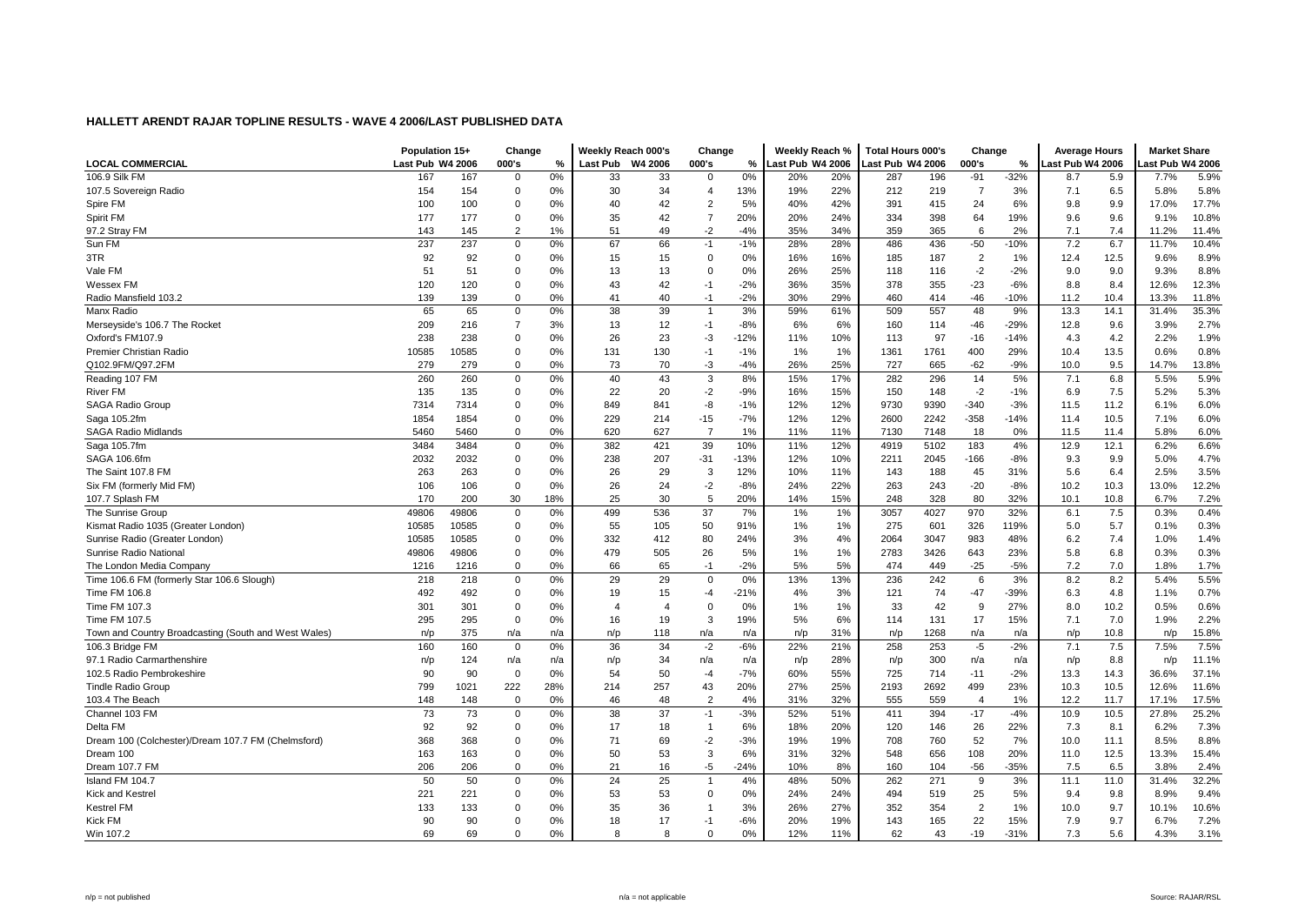|                                      | Population 15+   |       | Change         |        | Weekly Reach 000's |      | Change                 |               | Weekly Reach %   |     | <b>Total Hours 000's</b> |       | Change         |        | <b>Average Hours</b> |      | <b>Market Share</b> |       |
|--------------------------------------|------------------|-------|----------------|--------|--------------------|------|------------------------|---------------|------------------|-----|--------------------------|-------|----------------|--------|----------------------|------|---------------------|-------|
| <b>LOCAL COMMERCIAL</b>              | Last Pub W4 2006 |       | 000's          | %      | Last Pub W4 2006   |      | 000's                  | $\frac{9}{6}$ | Last Pub W4 2006 |     | Last Pub W4 2006         |       | 000's          | %      | Last Pub W4 2006     |      | ast Pub W4 2006.    |       |
| 99.9 Radio Norwich                   | n/p              | 483   | n/a            | n/a    | n/p                | 35   | n/a                    | n/a           | n/p              | 7%  | n/p                      | 249   | n/a            | n/a    | n/p                  | 7.1  | n/p                 | 2.2%  |
| <b>Total UKRD</b>                    | 2927             | 2692  | $-235$         | $-8%$  | 530                | 491  | $-39$                  | $-7%$         | 18%              | 18% | 5047                     | 4991  | $-56$          | $-1%$  | 9.5                  | 10.2 | 8.1%                | 8.5%  |
| Pirate FM                            | 615              | 461   | $-154$         | $-25%$ | 179                | 146  | $-33$                  | $-18%$        | 29%              | 32% | 1990                     | 1744  | $-246$         | $-12%$ | 11.1                 | 11.9 | 13.5%               | 15.7% |
| <b>Star Radio West</b>               | 810              | 719   | -91            | $-11%$ | 88                 | 73   | $-15$                  | $-17%$        | 11%              | 10% | 757                      | 808   | 51             | 7%     | 8.6                  | 11.1 | 4.1%                | 4.9%  |
| Star Radio in Bristol                | 451              | 451   | $\mathbf 0$    | 0%     | 34                 | 32   | $-2$                   | $-6%$         | 7%               | 7%  | 308                      | 338   | 30             | 10%    | 9.1                  | 10.5 | 3.2%                | 3.3%  |
| Star Radio in Cheltenham             | 143              | 143   | 0              | 0%     | 18                 | 16   | $-2$                   | $-11%$        | 13%              | 11% | 159                      | 136   | $-23$          | $-14%$ | 8.7                  | 8.5  | 4.7%                | 4.1%  |
| Star Radio in North Somerset         | 125              | 125   | 0              | $0\%$  | 19                 | 21   | $\overline{2}$         | 11%           | 15%              | 17% | 181                      | 233   | 52             | 29%    | 9.6                  | 11.3 | 6.0%                | 7.5%  |
| The County Sound Radio Network       | 542              | 547   | 5              | 1%     | 133                | 126  | $-7$                   | $-5%$         | 24%              | 23% | 1165                     | 1044  | $-121$         | $-10%$ | 8.8                  | 8.3  | 9.8%                | 8.6%  |
| County Sound 1566                    | 542              | 547   | 5              | 1%     | 10                 | 9    | $-1$                   | $-10%$        | 2%               | 2%  | 108                      | 82    | $-26$          | $-24%$ | 11.1                 | 8.7  | 0.9%                | 0.7%  |
| 96.4 The Eagle                       | 542              | 547   | 5              | 1%     | 125                | 120  | $-5$                   | $-4%$         | 23%              | 22% | 1057                     | 962   | $-95$          | $-9%$  | 8.4                  | 8.0  | 8.9%                | 8.0%  |
| <b>Total UKRD East</b>               | 462              | 468   | 6              | 1%     | 90                 | 99   | 9                      | 10%           | 19%              | 21% | 744                      | 985   | 241            | 32%    | 8.3                  | 9.9  | 7.8%                | 9.5%  |
| Fen Radio 107.5                      | 70               | 70    | $\mathbf 0$    | 0%     | 18                 | 18   | $\Omega$               | 0%            | 25%              | 26% | 153                      | 163   | 10             | 7%     | 8.6                  | 9.1  | 8.8%                | 8.5%  |
| <b>KL.FM 96.7</b>                    | 137              | 137   | 0              | 0%     | 55                 | 52   | -3                     | $-5%$         | 40%              | 38% | 641                      | 599   | $-42$          | $-7%$  | 11.7                 | 11.6 | 19.8%               | 17.9% |
| Star Radio in Cambridge              | 268              | 268   | 0              | 0%     | 32                 | 34   | $\overline{2}$         | 6%            | 12%              | 13% | 139                      | 168   | 29             | 21%    | 4.3                  | 5.0  | 2.6%                | 3.2%  |
| 96.2 The Revolution                  | 497              | 497   | $\mathbf 0$    | 0%     | 54                 | 47   | $-7$                   | $-13%$        | 11%              | 9%  | 489                      | 411   | $-78$          | $-16%$ | 9.0                  | 8.8  | 5.5%                | 4.8%  |
| UTV Radio (inc. talkSPORT)           | 49806            | 49806 | $\mathbf{0}$   | 0%     | 3561               | 3554 | $-7$                   | 0%            | 7%               | 7%  | 30595                    | 31544 | 949            | 3%     | 8.6                  | 8.9  | 2.9%                | 3.0%  |
| UTV Radio (excl. talkSPORT)          | 8606             | 7914  | $-692$         | $-8%$  | 1404               | 1371 | $-33$                  | $-2%$         | 16%              | 17% | 12444                    | 12794 | 350            | 3%     | 8.9                  | 9.3  | 6.9%                | 7.7%  |
| Imagine FM                           | 372              | 372   | $\mathbf 0$    | 0%     | 23                 | 37   | 14                     | 61%           | 6%               | 10% | 150                      | 188   | 38             | 25%    | 6.6                  | 5.1  | 2.2%                | 2.6%  |
| 107.6 Juice FM                       | 949              | 959   | 10             | 1%     | 120                | 117  | -3                     | $-3%$         | 13%              | 12% | 737                      | 852   | 115            | 16%    | 6.1                  | 7.3  | 3.6%                | 3.9%  |
| Peak 107 FM                          | 392              | 392   | $\mathbf 0$    | 0%     | 89                 | 86   | -3                     | $-3%$         | 23%              | 22% | 836                      | 791   | $-45$          | $-5%$  | 9.4                  | 9.2  | 9.9%                | 9.3%  |
| The Pulse/Pulse Classic Gold         | 770              | 770   | $\mathbf 0$    | 0%     | 179                | 151  | $-28$                  | $-16%$        | 23%              | 20% | 1261                     | 1262  | -1             | 0%     | 7.1                  | 8.4  | 8.4%                | 9.0%  |
| The Pulse                            | 770              | 770   | 0              | 0%     | 165                | 132  | $-33$                  | $-20%$        | 21%              | 17% | 1089                     | 989   | $-100$         | $-9%$  | 6.6                  | 7.5  | 7.2%                | 7.1%  |
| <b>Pulse Classic Gold</b>            | 770              | 770   | 0              | 0%     | 47                 | 48   | $\overline{1}$         | 2%            | 6%               | 6%  | 172                      | 273   | 101            | 59%    | 3.7                  | 5.7  | 1.1%                | 2.0%  |
| Signal One & Signal Two              | 772              | 773   | $\overline{1}$ | 0%     | 260                | 265  | 5                      | 2%            | 34%              | 34% | 3418                     | 3700  | 282            | 8%     | 13.2                 | 13.9 | 19.6%               | 20.7% |
| Signal One                           | 772              | 773   | $\overline{1}$ | 0%     | 238                | 248  | 10                     | 4%            | 31%              | 32% | 2838                     | 3082  | 244            | 9%     | 11.9                 | 12.4 | 16.3%               | 17.2% |
| Signal Two                           | 772              | 773   | $\overline{1}$ | 0%     | 72                 | 59   | $-13$                  | $-18%$        | 9%               | 8%  | 579                      | 618   | 39             | 7%     | 8.1                  | 10.4 | 3.3%                | 3.5%  |
| <b>Talk 107</b>                      | 1018             | 1020  | $\overline{2}$ | 0%     | 23                 | 34   | 11                     | 48%           | 2%               | 3%  | 86                       | 148   | 62             | 72%    | 3.8                  | 4.3  | 0.4%                | 0.7%  |
| 107.4 Tower FM                       | 414              | 414   | $\mathbf 0$    | 0%     | 91                 | 90   | $-1$                   | $-1%$         | 22%              | 22% | 673                      | 567   | $-106$         | $-16%$ | 7.4                  | 6.3  | 9.1%                | 7.9%  |
| UTV Radio - South Wales              | 930              | 930   | $\mathbf 0$    | 0%     | 208                | 221  | 13                     | 6%            | 22%              | 24% | 2443                     | 2535  | 92             | 4%     | 11.7                 | 11.5 | 12.1%               | 12.4% |
| Total Swansea Sound/96.4 FM The Wave | 512              | 512   | $\mathbf 0$    | 0%     | 161                | 170  | 9                      | 6%            | 31%              | 33% | 1916                     | 1871  | $-45$          | $-2%$  | 11.9                 | 11.0 | 18.0%               | 17.7% |
| 96.4 FM The Wave                     | 512              | 512   | 0              | 0%     | 113                | 118  | 5                      | 4%            | 22%              | 23% | 1282                     | 1144  | $-138$         | $-11%$ | 11.3                 | 9.7  | 12.0%               | 10.8% |
| Swansea Sound - 1170 MW              | 512              | 512   | 0              | $0\%$  | 63                 | 64   | $\overline{1}$         | 2%            | 12%              | 13% | 634                      | 728   | 94             | 15%    | 10.1                 | 11.3 | 5.9%                | 6.9%  |
| Valleys Radio                        | 418              | 418   | 0              | 0%     | 47                 | 51   | $\boldsymbol{\Lambda}$ | 9%            | 11%              | 12% | 527                      | 664   | 137            | 26%    | 11.2                 | 13.1 | 5.5%                | 6.7%  |
| U105                                 | 817              | 817   | 0              | 0%     | 50                 | 72   | 22                     | 44%           | 6%               | 9%  | 279                      | 476   | 197            | 71%    | 5.6                  | 6.6  | 1.6%                | 2.8%  |
| Radio Wave 96.5 FM                   | 232              | 232   | $\mathbf 0$    | 0%     | 69                 | 62   | $-7$                   | $-10%$        | 30%              | 27% | 672                      | 511   | $-161$         | $-24%$ | 9.7                  | 8.2  | 15.0%               | 11.3% |
| Wave 102 FM                          | 156              | 156   | $\mathbf 0$    | 0%     | 33                 | 33   | $\mathbf 0$            | 0%            | 21%              | 21% | 310                      | 314   | $\overline{4}$ | 1%     | 9.3                  | 9.4  | 11.1%               | 11.1% |
| 102.4 Wish / 107.2 Wire              | 718              | 718   | $\mathbf 0$    | 0%     | 159                | 162  | 3                      | 2%            | 22%              | 23% | 1168                     | 1147  | $-21$          | $-2%$  | 7.3                  | 7.1  | 8.0%                | 8.1%  |
| 107.2 Wire FM                        | 242              | 242   | 0              | 0%     | 55                 | 56   | -1                     | 2%            | 23%              | 23% | 432                      | 420   | $-12$          | $-3%$  | 7.9                  | 7.4  | 7.8%                | 8.1%  |
| 102.4 Wish FM                        | 496              | 496   | 0              | $0\%$  | 103                | 110  |                        | 7%            | 21%              | 22% | 680                      | 796   | 116            | 17%    | 6.6                  | 7.2  | 7.0%                | 8.0%  |
| 107.7 The Wolf                       | 425              | 425   | $\Omega$       | 0%     | 46                 | 44   | $-2$                   | $-4%$         | 11%              | 10% | 296                      | 396   | 100            | 34%    | 6.5                  | 9.0  | 3.4%                | 4.1%  |